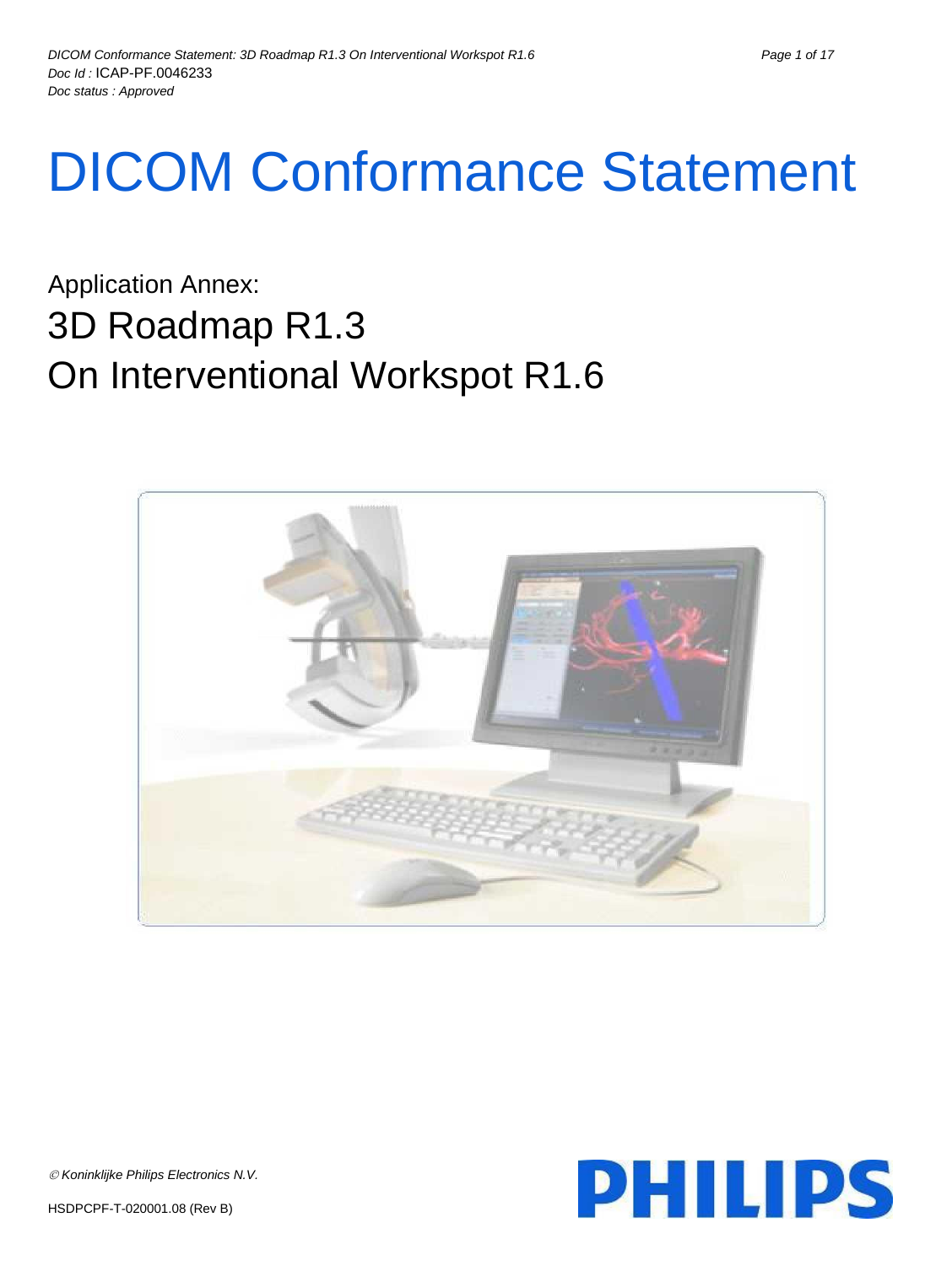**Issued by:** Philips Medical Systems Nederland BV, a Philips Healthcare company,

P.O. Box 10.000 5680 DA Best The Netherlands

Internet: www.philips.com/dicom

Document Number: ICAP-PF.0046233 Date: 02-March-2020

*Koninklijke Philips Electronics N.V.*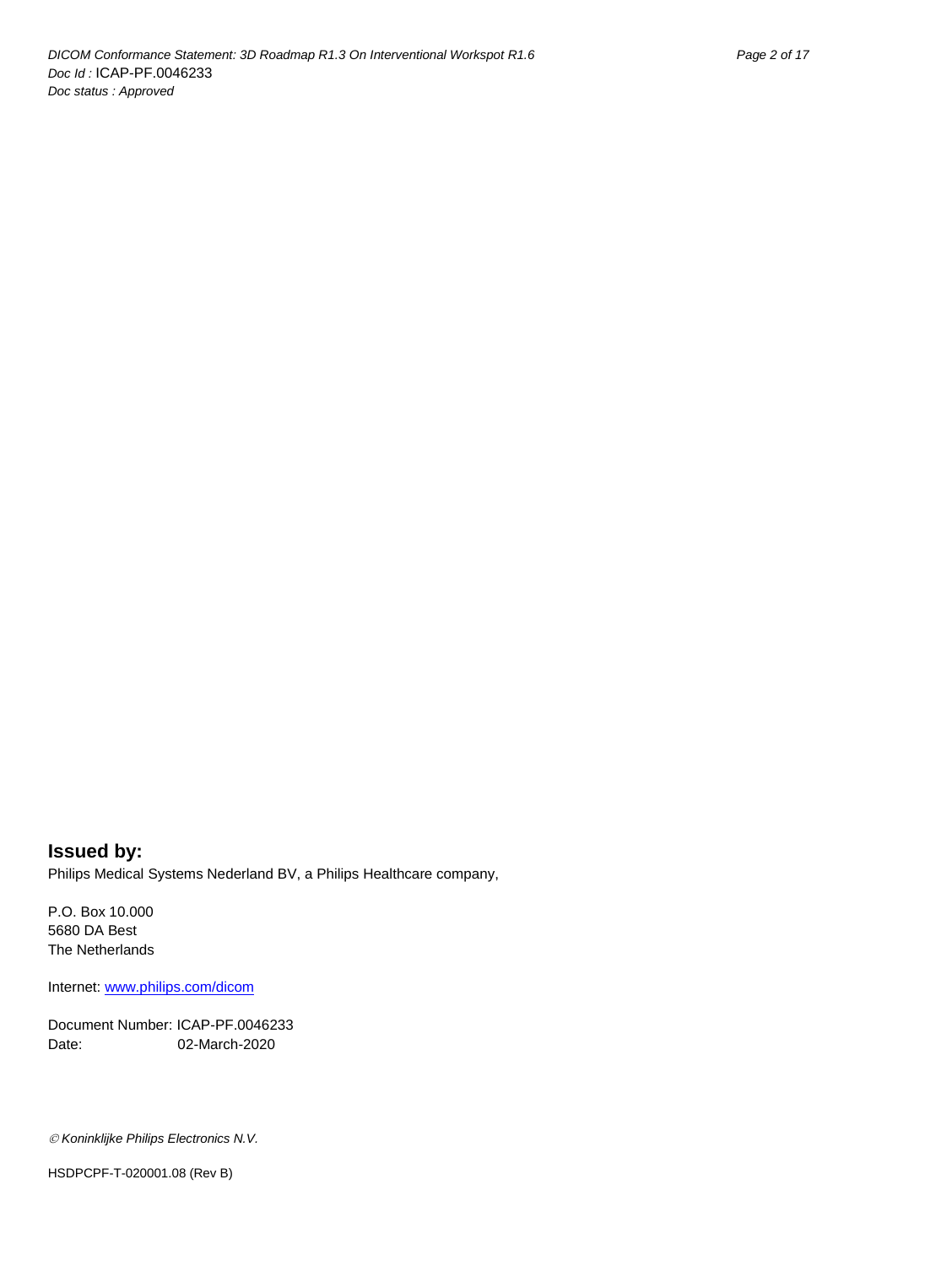## **Table of Contents**

| 1.       |  |
|----------|--|
| 1.1.     |  |
| 1.2.     |  |
| 2.       |  |
| 2.1.     |  |
| 2.1.1.   |  |
| $212$    |  |
| 2.1.2.1  |  |
| 2.1.2.2  |  |
| 2.1.2.3. |  |
| 2.1.2.4. |  |
| 2.1.2.5. |  |
| 3.       |  |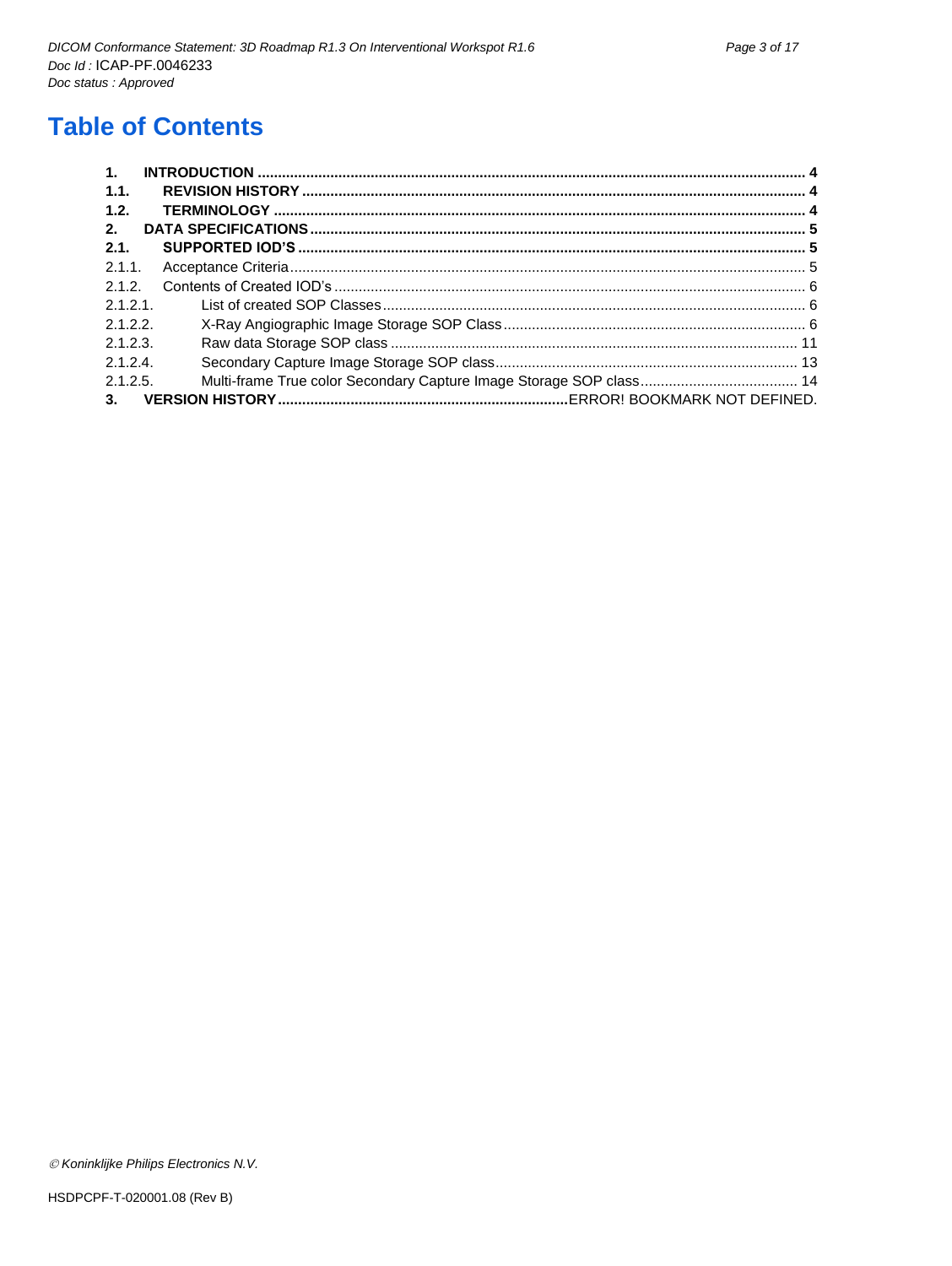## <span id="page-3-0"></span>**1. Introduction**

This DICOM Conformance Statement annex is applicable to the 3D Roadmap R1.3 Application, later referred to as 3D Roadmap Application. In general the 3D Roadmap Application allows for viewing and analyzing XA images, as well as overlaying XA images on three-dimensional volumes.

## <span id="page-3-1"></span>**1.1. Revision History**

The revision history below provides dates and differences among individual document versions.

#### **Table 1: Revision History**

| <b>Document Version</b> | Date of Issue | <b>Status</b> | <b>Description</b> |
|-------------------------|---------------|---------------|--------------------|
| 00                      | 02-March-2020 | Approved      | Final Version      |

## <span id="page-3-2"></span>**1.2. Terminology**

- DICOM Digital Imaging and Communications in Medicine IOD Information Object Definition
- UID Unique Identifier
- VR Value Representation
- XA X-Ray Angiography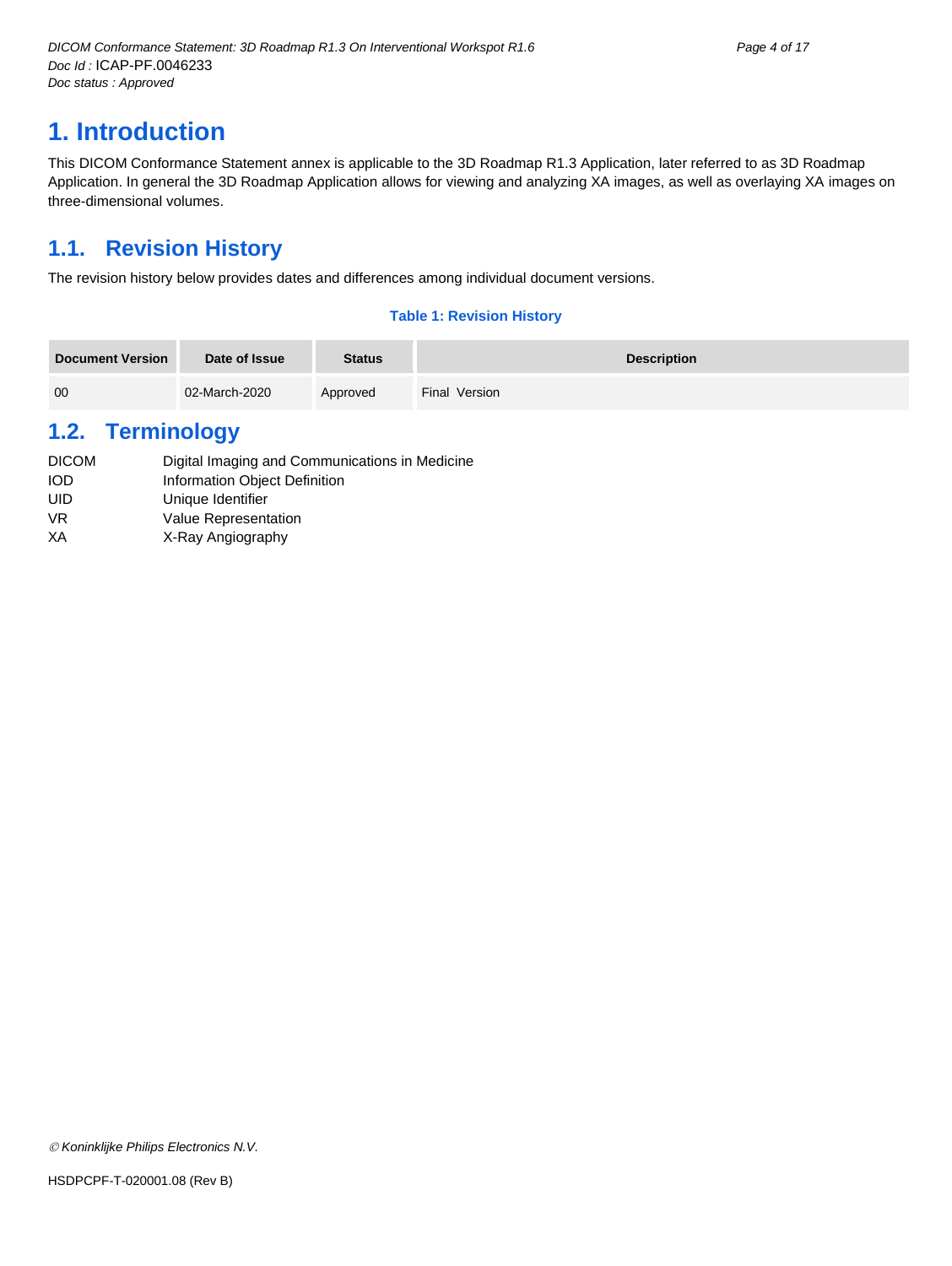## <span id="page-4-0"></span>**2. Data Specifications**

## <span id="page-4-1"></span>**2.1. Supported IOD's**

This section specifies each IOD accepted and / or created by 3D Roadmap Application on Interventional Workspot 1.6

ACCEPTED The applicable IOD is accepted for storage in the repository of the hosting platform and supported for import of 3D Roadmap Application for viewing and analysis. CREATED The 3D Roadmap Application supports generation of derived data by using the applicable IOD and is able to store

this data in the repository of the hosting platform.

#### **Table 2: Supported IOD's**

| <b>IOD</b>                                            | <b>Support</b>               |                 |                |
|-------------------------------------------------------|------------------------------|-----------------|----------------|
| <b>Name</b>                                           | <b>UID</b>                   | <b>ACCEPTED</b> | <b>CREATED</b> |
| Raw Data Storage SOP Class                            | 1.2.840.10008.5.1.4.1.1.66   | No              | Yes            |
| X-Ray Angiographic Image Storage SOP Class            | 1.2.840.10008.5.1.4.1.1.12.1 | Yes             | Yes            |
| Secondary Capture Image Storage SOP Class             | 1.2.840.10008.5.1.4.1.1.7    | No              | Yes            |
| Multiframe True Color Secondary Capture Image Storage | 1.2.840.10008.5.1.4.1.1.7.4  | No              | Yes            |

### <span id="page-4-2"></span>**2.1.1. Acceptance Criteria**

This section specifies the acceptance criteria applied by 3D Roadmap Application to which a dataset should adhere before it can be imported into the application. This can be criteria on the highest level (e.g. data from a certain manufacturer or system model) or certain DICOM attributes mandatory to be present into the dataset holding a specific value. In case one or more Philips private attributes are required, then a list of supported Philips system models will be mentioned.

#### **Table 3: Accepted system models**

| Manufacturer   | <b>Modality</b> | <b>System Model Name(s)</b> |
|----------------|-----------------|-----------------------------|
| Not applicable | Not applicable  | Not applicable              |

#### **Table 4: Accepted transfer syntaxes per IOD**

| <b>IOD</b>                                    |                              | <b>Transfer Syntax</b>                                                                                                                                                                                                                                                                                         |                                                                                                                                                                                                                          |  |  |
|-----------------------------------------------|------------------------------|----------------------------------------------------------------------------------------------------------------------------------------------------------------------------------------------------------------------------------------------------------------------------------------------------------------|--------------------------------------------------------------------------------------------------------------------------------------------------------------------------------------------------------------------------|--|--|
| <b>Name</b>                                   | <b>UID</b>                   | <b>Name</b>                                                                                                                                                                                                                                                                                                    | <b>UID</b>                                                                                                                                                                                                               |  |  |
| X-Ray Angiographic Image Storage SOP<br>Class | 1.2.840.10008.5.1.4.1.1.12.1 | Implicit VR Little Endian<br>Explicit VR Big Endian<br>Explicit VR Little Endian<br>JPEG 2000 Image Compression<br>JPEG 2000 Image Compression<br>(Lossless Only)<br>JPEG Baseline (Process 1)<br>JPEG Extended (Process 2 & 4)<br>JPEG Lossless, Non-Hierarchical.<br>FOP (Process 14)<br><b>RLE Lossless</b> | 1.2.840.10008.1.2<br>1.2.840.10008.1.2.2<br>1.2.840.10008.1.2.1<br>1.2.840.10008.1.2.4.91<br>1.2.840.10008.1.2.4.90<br>1.2.840.10008.1.2.4.50<br>1.2.840.10008.1.2.4.51<br>1.2.840.10008.1.2.4.70<br>1.2.840.10008.1.2.5 |  |  |

#### **Table 5: Accepted attribute values**

| <b>Attribute Name</b> | <b>Attribute Number</b> | <b>Values / Comments</b> |
|-----------------------|-------------------------|--------------------------|
| Not applicable        | Not applicable          | Not applicable           |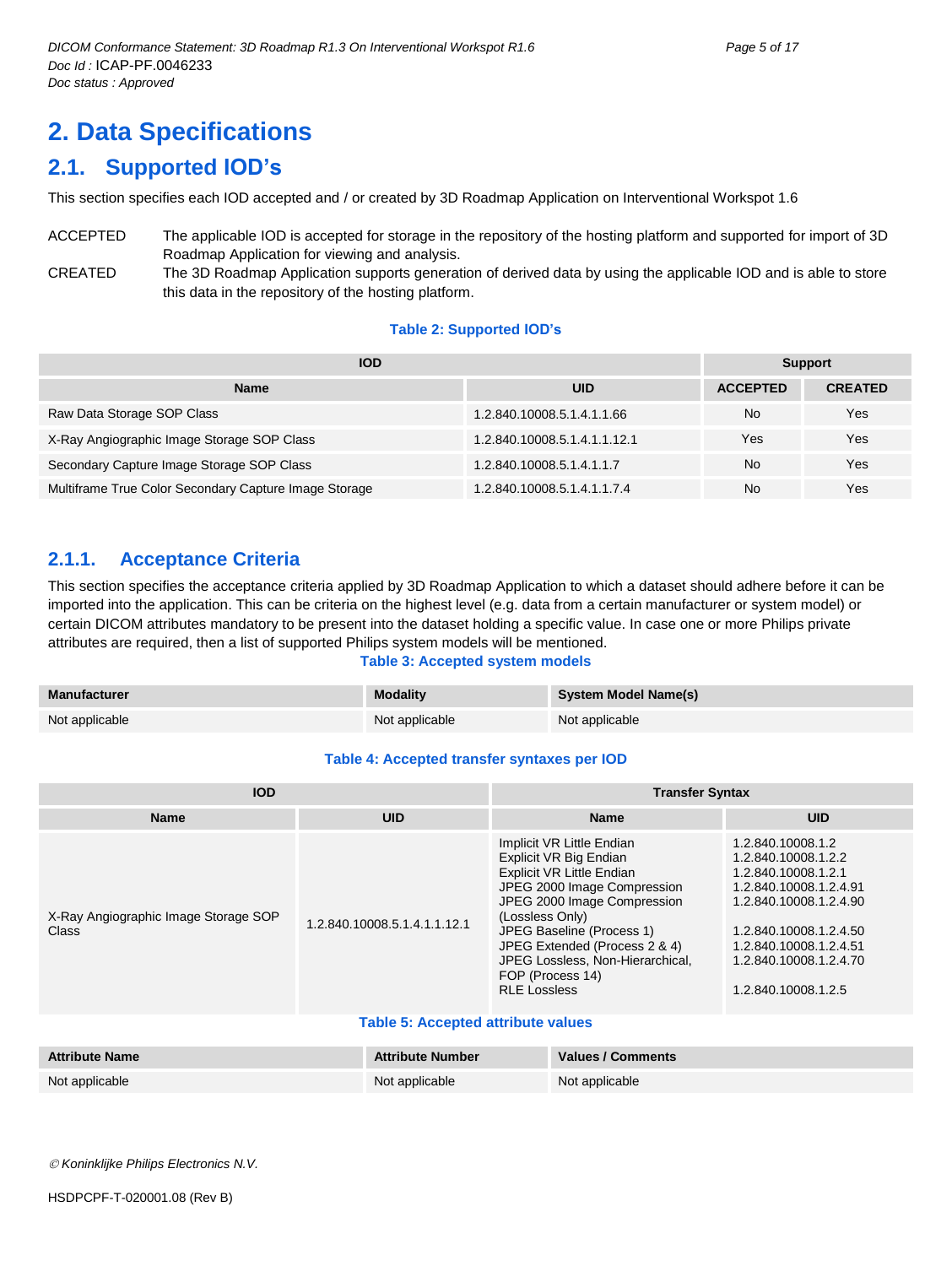## <span id="page-5-0"></span>**2.1.2. Contents of Created IOD's**

This section specifies in detail the attribute contents of created data objects. Attributes are grouped together by its corresponding module as specified by DICOM standard. Philips private attributes are excluded for specification.

Abbreviations used in the Module table for the column "Presence of Value" are:

- ALWAYS The attribute is always present with a value
- EMPTY The attribute is always present without any value (attribute sent zero length)
- VNAP The attribute is always present and its Value is Not Always Present (attribute sent zero length if no value is present)

ANAP The attribute is present under specified condition – if present then it will always have a value

The abbreviations used in the Module table for the column "Source" are:

- AUTO The attribute value is generated automatically
- CONFIG The attribute value source is a configurable parameter
- COPY The attribute value source is another SOP instance
- FIXED The attribute value is hard-coded in the application
- IMPLICIT The attribute value source is a user-implicit setting
- MPPS The attribute value is the same as that use for Modality Performed Procedure Step
- MWL The attribute value source is a Modality Worklist
- USER The attribute value source is explicit user input

#### <span id="page-5-1"></span>**2.1.2.1. List of created SOP Classes**

#### **Table 6: List of created SOP Classes**

| <b>SOP Class Name</b>                                           | <b>SOP Class UID</b>         |
|-----------------------------------------------------------------|------------------------------|
| X-Ray Angiographic Image Storage SOP Class                      | 1.2.840.10008.5.1.4.1.1.12.1 |
| Raw Data Storage SOP Class                                      | 1.2.840.10008.5.1.4.1.1.66   |
| Secondary Capture Image Storage SOP Class                       | 1.2.840.10008.5.1.4.1.1.7    |
| Multiframe True Color Secondary Capture Image Storage SOP Class | 1.2.840.10008.5.1.4.1.1.7.4  |

#### <span id="page-5-2"></span>**2.1.2.2. X-Ray Angiographic Image Storage SOP Class**

#### **Table 7: IOD of Created X-Ray Angiographic Image Storage Instances**

| <b>Information Entity</b> | <b>Module</b>                | <b>Presence Of Module</b> |
|---------------------------|------------------------------|---------------------------|
| Patient                   | <b>Patient Module</b>        | <b>ALWAYS</b>             |
| Study                     | <b>General Study Module</b>  | <b>ALWAYS</b>             |
| Series                    | <b>General Series Module</b> | <b>ALWAYS</b>             |
| Equipment                 | General Equipment Module     | <b>ALWAYS</b>             |
| Image                     | General Image Module         | <b>ALWAYS</b>             |
|                           | Image Pixel Module           | <b>ALWAYS</b>             |
|                           | Cine Module                  | <b>ALWAYS</b>             |
|                           | Multi-Frame Module           | <b>ALWAYS</b>             |
|                           | Display Shutter Module       | <b>ALWAYS</b>             |
|                           | X-Ray Image Module           | <b>ALWAYS</b>             |
|                           | X-Ray Acquisition Module     | <b>ALWAYS</b>             |
|                           | X-Ray Table Module           | <b>ALWAYS</b>             |
|                           | <b>XA Positioner Module</b>  | <b>ALWAYS</b>             |
|                           | DX Detector Module           | <b>ALWAYS</b>             |
|                           | <b>VOI LUT Module</b>        | <b>ALWAYS</b>             |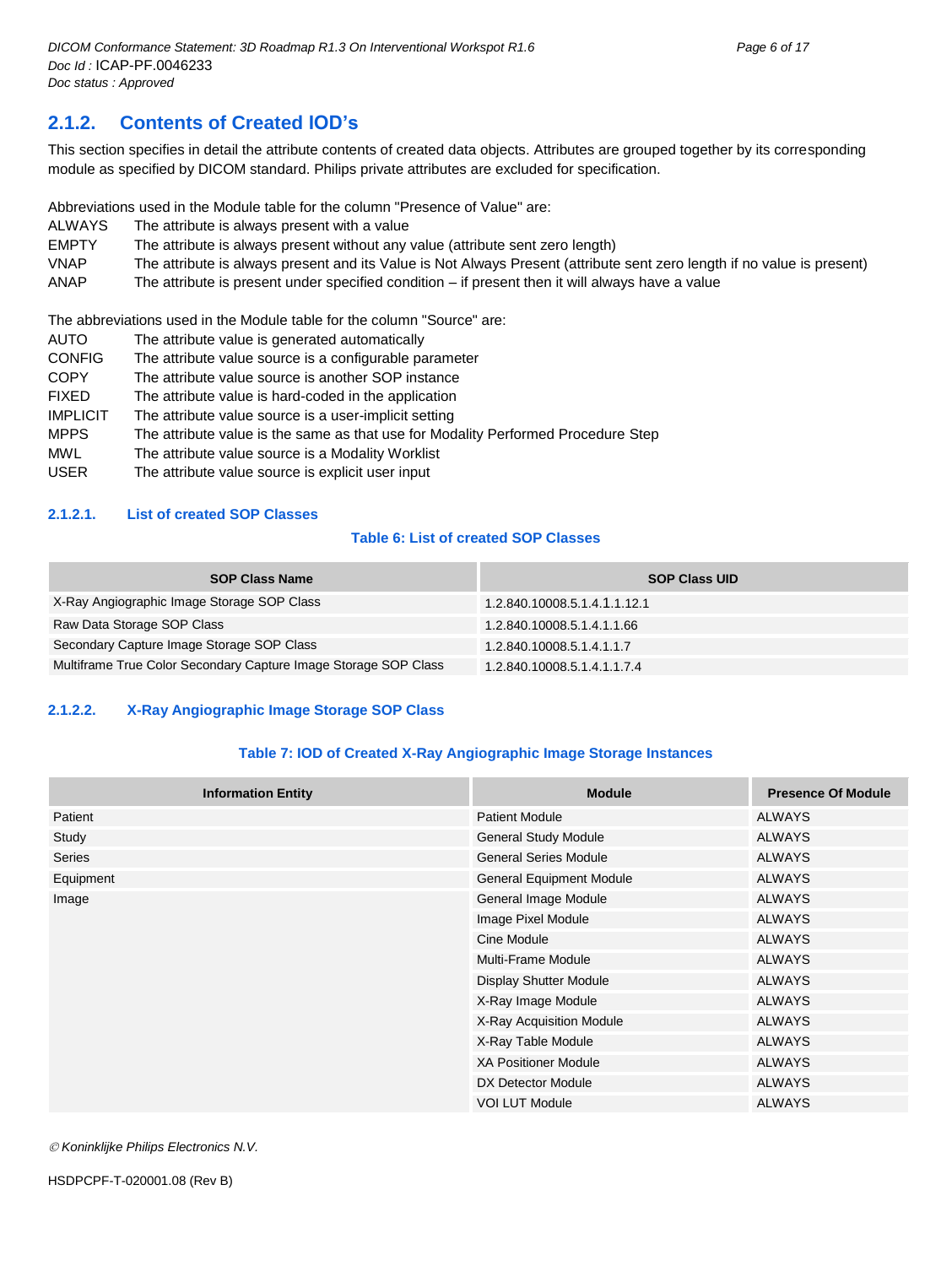#### SOP Common Module ALWAYS

#### **Table 8: Patient Module**

| <b>Attribute Name</b> | Tag       | <b>VR</b>     | Value | <b>Presence of</b><br>Value | <b>Source</b> | Comment |
|-----------------------|-----------|---------------|-------|-----------------------------|---------------|---------|
| Patient's Name        | 0010,0010 | <b>PN</b>     |       | <b>VNAP</b>                 | <b>COPY</b>   |         |
| Patient ID            | 0010.0020 | LO            |       | <b>VNAP</b>                 | <b>COPY</b>   |         |
| Patient's Birth Date  | 0010,0030 | DA            |       | <b>VNAP</b>                 | <b>COPY</b>   |         |
| Patient's Sex         | 0010,0040 | <sub>CS</sub> |       | <b>VNAP</b>                 | <b>COPY</b>   |         |

#### **Table 9: General Study Module**

| <b>Attribute Name</b>      | Tag       | <b>VR</b> | Value | <b>Presence of</b><br>Value | <b>Source</b> | <b>Comment</b> |
|----------------------------|-----------|-----------|-------|-----------------------------|---------------|----------------|
| <b>Study Date</b>          | 0008,0020 | DA        |       | <b>VNAP</b>                 | <b>COPY</b>   |                |
| <b>Study Time</b>          | 0008.0030 | TM        |       | <b>VNAP</b>                 | <b>COPY</b>   |                |
| <b>Accession Number</b>    | 0008,0050 | <b>SH</b> |       | <b>VNAP</b>                 | <b>COPY</b>   |                |
| Referring Physician's Name | 0008,0090 | <b>PN</b> |       | <b>VNAP</b>                 | <b>COPY</b>   |                |
| Study Instance UID         | 0020.000D | UI        |       | <b>ALWAYS</b>               | <b>AUTO</b>   |                |
| Study ID                   | 0020.0010 | <b>SH</b> |       | <b>VNAP</b>                 | <b>COPY</b>   |                |

#### **Table 10: General Series Module**

| <b>Attribute Name</b>                         | Tag       | <b>VR</b> | Value | Presence of<br>Value | <b>Source</b> | <b>Comment</b> |
|-----------------------------------------------|-----------|-----------|-------|----------------------|---------------|----------------|
| Series Date                                   | 0008,0021 | DA        |       | <b>ANAP</b>          | <b>COPY</b>   |                |
| <b>Series Time</b>                            | 0008,0031 | <b>TM</b> |       | ANAP                 | <b>COPY</b>   |                |
| Modality                                      | 0008,0060 | <b>CS</b> |       | <b>ALWAYS</b>        | <b>COPY</b>   |                |
| Series Description                            | 0008,103E | LO        |       | ANAP                 | <b>COPY</b>   |                |
| Performing Physician's<br>Name                | 0008,1050 | <b>PN</b> |       | <b>ANAP</b>          | <b>COPY</b>   |                |
| <b>Related Series Sequence</b>                | 0008,1250 | SQ        |       | ANAP                 | <b>COPY</b>   |                |
| >Study Instance UID                           | 0020,000D | UI        |       | <b>ALWAYS</b>        | <b>AUTO</b>   |                |
| >Series Instance UID                          | 0020,000E | UI        |       | <b>ALWAYS</b>        | <b>AUTO</b>   |                |
| >Purpose of Reference<br>Code Sequence        | 0040,A170 | <b>SQ</b> |       | <b>VNAP</b>          | <b>COPY</b>   |                |
| Series Instance UID                           | 0020,000E | UI        |       | <b>ALWAYS</b>        | <b>AUTO</b>   |                |
| Series Number                                 | 0020,0011 | IS.       |       | <b>VNAP</b>          | <b>COPY</b>   |                |
| Performed Procedure Step<br><b>Start Date</b> | 0040,0244 | DA        |       | <b>ANAP</b>          | <b>COPY</b>   |                |
| Performed Procedure Step<br><b>Start Time</b> | 0040,0245 | <b>TM</b> |       | <b>ANAP</b>          | <b>COPY</b>   |                |
| Performed Procedure Step<br>ID                | 0040,0253 | <b>SH</b> |       | ANAP                 | <b>COPY</b>   |                |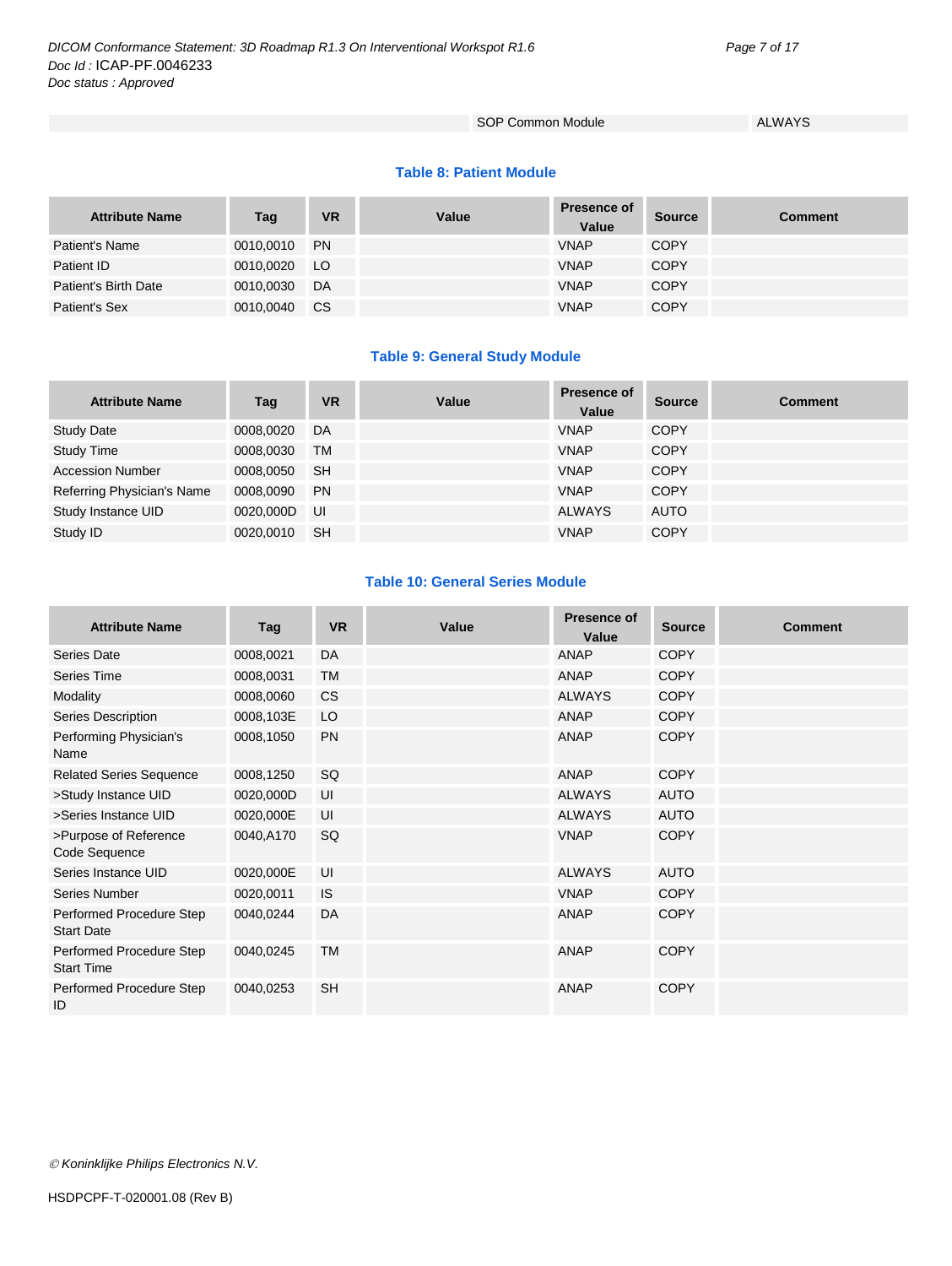#### **Table 11: General Equipment Module**

| <b>Attribute Name</b>     | Tag       | <b>VR</b> | Value                   | Presence of<br>Value | <b>Source</b> | <b>Comment</b>                                       |
|---------------------------|-----------|-----------|-------------------------|----------------------|---------------|------------------------------------------------------|
| Manufacturer              | 0008,0070 | LO        | <b>Philips</b>          | <b>ALWAYS</b>        | <b>FIXED</b>  |                                                      |
| <b>Institution Name</b>   | 0008,0080 | LO        |                         | <b>VNAP</b>          | <b>COPY</b>   |                                                      |
| Manufacturer's Model Name | 0008,1090 | LO        | Interventional Workspot | <b>ALWAYS</b>        | <b>CONFIG</b> |                                                      |
| Device Serial Number      | 0018,1000 |           |                         | <b>ANAP</b>          | <b>CONFIG</b> |                                                      |
| Software Versions         | 0018,1020 | LO        | 1.6.x                   | <b>ALWAYS</b>        | <b>CONFIG</b> | where "x" is the detailed<br>application SW version. |
| <b>Institution Name</b>   | 0008,0080 | LO        |                         | <b>VNAP</b>          | <b>COPY</b>   |                                                      |

#### **Table 12: General Image Module**

| <b>Attribute Name</b>       | Tag       | <b>VR</b> | Value | Presence of<br>Value | <b>Source</b> | <b>Comment</b> |
|-----------------------------|-----------|-----------|-------|----------------------|---------------|----------------|
| Image Type                  | 0008,0008 | <b>CS</b> |       | <b>ANAP</b>          | <b>COPY</b>   |                |
| <b>Acquisition Date</b>     | 0008,0022 | DA        |       | <b>ANAP</b>          | <b>COPY</b>   |                |
| <b>Content Date</b>         | 0008,0023 | DA        |       | <b>VNAP</b>          | <b>COPY</b>   |                |
| <b>Acquisition Time</b>     | 0008,0032 | <b>TM</b> |       | <b>ANAP</b>          | <b>COPY</b>   |                |
| <b>Content Time</b>         | 0008,0033 | TM        |       | <b>VNAP</b>          | <b>COPY</b>   |                |
| <b>Instance Number</b>      | 0020,0013 | <b>IS</b> |       | <b>VNAP</b>          | <b>COPY</b>   |                |
| <b>Patient Orientation</b>  | 0020,0020 | <b>CS</b> |       | <b>ANAP</b>          | <b>COPY</b>   |                |
| Lossy Image Compression     | 0028,2110 | CS.       |       | <b>ANAP</b>          | <b>COPY</b>   |                |
| Icon Image Sequence         | 0088,0200 | SQ        |       | <b>ANAP</b>          | <b>COPY</b>   |                |
| >Samples per Pixel          | 0028,0002 | <b>US</b> |       | <b>ALWAYS</b>        | <b>COPY</b>   |                |
| >Photometric Interpretation | 0028,0004 | <b>CS</b> |       | <b>ALWAYS</b>        | <b>COPY</b>   |                |
| >Rows                       | 0028,0010 | <b>US</b> |       | <b>ALWAYS</b>        | <b>COPY</b>   |                |
| >Columns                    | 0028,0011 | <b>US</b> |       | <b>ALWAYS</b>        | <b>COPY</b>   |                |
| >Bits Allocated             | 0028,0100 | <b>US</b> |       | <b>ALWAYS</b>        | <b>COPY</b>   |                |
| >Bits Stored                | 0028,0101 | <b>US</b> |       | <b>ALWAYS</b>        | <b>COPY</b>   |                |
| >High Bit                   | 0028,0102 | <b>US</b> |       | <b>ALWAYS</b>        | <b>COPY</b>   |                |
| >Pixel Representation       | 0028,0103 | <b>US</b> |       | <b>ALWAYS</b>        | <b>COPY</b>   |                |
| >Pixel Data                 | 7FE0,0010 | OW/OB     |       | <b>ANAP</b>          | <b>COPY</b>   |                |

#### **Table 13: Image Pixel Module**

| <b>Attribute Name</b>      | Tag       | <b>VR</b> | Value | Presence of<br>Value | <b>Source</b> | <b>Comment</b> |
|----------------------------|-----------|-----------|-------|----------------------|---------------|----------------|
| Samples per Pixel          | 0028,0002 | US.       |       | <b>ALWAYS</b>        | <b>COPY</b>   |                |
| Photometric Interpretation | 0028,0004 | <b>CS</b> |       | <b>ALWAYS</b>        | <b>COPY</b>   |                |
| Rows                       | 0028,0010 | US.       |       | ALWAYS               | <b>COPY</b>   |                |
| Columns                    | 0028,0011 | US.       |       | ALWAYS               | <b>COPY</b>   |                |
| <b>Bits Allocated</b>      | 0028,0100 | <b>US</b> |       | <b>ALWAYS</b>        | <b>COPY</b>   |                |
| <b>Bits Stored</b>         | 0028.0101 | US.       |       | ALWAYS               | <b>COPY</b>   |                |
| High Bit                   | 0028,0102 | <b>US</b> |       | <b>ALWAYS</b>        | <b>COPY</b>   |                |
| Pixel Representation       | 0028,0103 | <b>US</b> |       | <b>ALWAYS</b>        | <b>COPY</b>   |                |
| Pixel Data                 | 7FE0.0010 | OB/OW     |       | <b>VNAP</b>          | <b>COPY</b>   |                |

*Koninklijke Philips Electronics N.V.*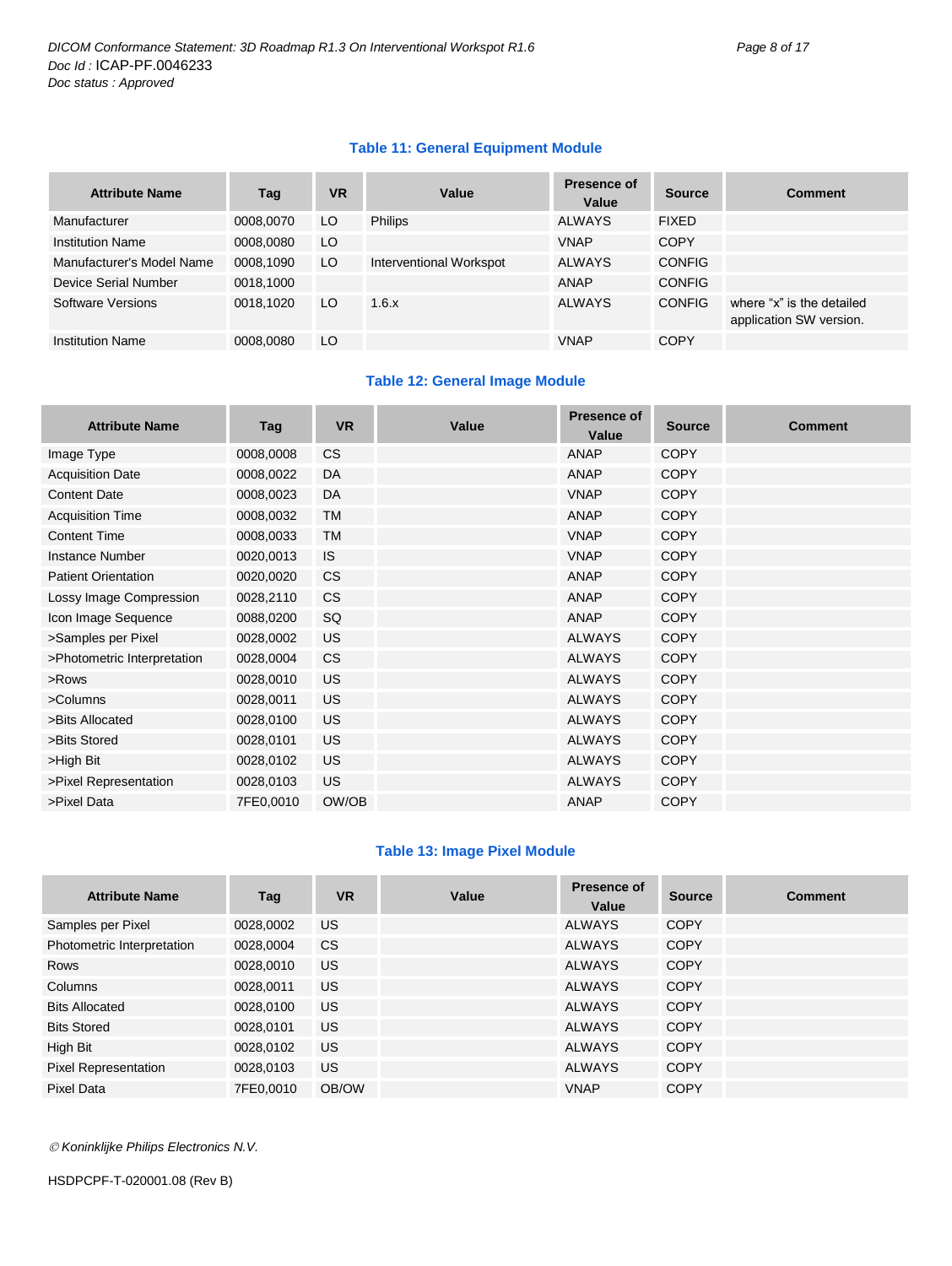#### **Table 14: Cine Module**

| <b>Attribute Name</b> | Tag       | VR   | Value | <b>Presence of</b><br>Value | <b>Source</b> | Comment |
|-----------------------|-----------|------|-------|-----------------------------|---------------|---------|
| Cine Rate             | 0018.0040 | - IS |       | ANAP                        |               |         |
| Frame Time            | 0018,1063 | DS   |       | <b>ALWAYS</b>               |               |         |

#### **Table 15: Multi-Frame Module**

| <b>Attribute Name</b>   | Tag       | <b>VR</b> | Value | <b>Presence of</b><br>Value | <b>Source</b> | <b>Comment</b> |
|-------------------------|-----------|-----------|-------|-----------------------------|---------------|----------------|
| Number of Frames        | 0028.0008 | - IS      |       | <b>ALWAYS</b>               |               |                |
| Frame Increment Pointer | 0028.0009 | AT        |       | <b>ALWAYS</b>               |               |                |

#### **Table 16: Display Shutter Module**

| <b>Attribute Name</b>              | Tag       | <b>VR</b> | Value | Presence of<br>Value | <b>Source</b> | <b>Comment</b> |
|------------------------------------|-----------|-----------|-------|----------------------|---------------|----------------|
| <b>Shutter Shape</b>               | 0018,1600 | <b>CS</b> |       | <b>ALWAYS</b>        | <b>COPY</b>   |                |
| <b>Shutter Left Vertical Edge</b>  | 0018,1602 | IS        |       | <b>ALWAYS</b>        | <b>COPY</b>   |                |
| <b>Shutter Right Vertical Edge</b> | 0018,1604 | IS        |       | <b>ALWAYS</b>        | <b>COPY</b>   |                |
| Shutter Upper Horizontal<br>Edge   | 0018.1606 | IS        |       | <b>ALWAYS</b>        | <b>COPY</b>   |                |
| Shutter Lower Horizontal<br>Edge   | 0018.1608 | IS        |       | <b>ALWAYS</b>        | <b>COPY</b>   |                |

#### **Table 17: X-Ray Image Module**

| <b>Attribute Name</b>        | Tag       | <b>VR</b> | Value | Presence of<br>Value | <b>Source</b> | <b>Comment</b> |
|------------------------------|-----------|-----------|-------|----------------------|---------------|----------------|
| Image Type                   | 0008.0008 | <b>CS</b> |       | <b>ALWAYS</b>        | <b>COPY</b>   |                |
| Samples per Pixel            | 0028,0002 | <b>US</b> |       | ALWAYS               | COPY          |                |
| Photometric Interpretation   | 0028.0004 | <b>CS</b> |       | ALWAYS               | COPY          |                |
| Frame Increment Pointer      | 0028,0009 | AT        |       | ALWAYS               | <b>COPY</b>   |                |
| <b>Bits Allocated</b>        | 0028.0100 | <b>US</b> |       | <b>ALWAYS</b>        | COPY          |                |
| <b>Bits Stored</b>           | 0028.0101 | <b>US</b> |       | <b>ALWAYS</b>        | COPY          |                |
| High Bit                     | 0028,0102 | <b>US</b> |       | <b>ALWAYS</b>        | COPY          |                |
| <b>Pixel Representation</b>  | 0028,0103 | US.       |       | <b>ALWAYS</b>        | <b>COPY</b>   |                |
| Pixel Intensity Relationship | 0028.1040 | <b>CS</b> |       | <b>ALWAYS</b>        | <b>COPY</b>   |                |
| Lossy Image Compression      | 0028.2110 | <b>CS</b> |       | <b>ALWAYS</b>        | <b>COPY</b>   |                |

#### **Table 18: X-Ray Acquisition Module**

| <b>Attribute Name</b>    | Tag       | <b>VR</b> | Value | <b>Presence of</b><br>Value | <b>Source</b> | <b>Comment</b> |
|--------------------------|-----------|-----------|-------|-----------------------------|---------------|----------------|
| <b>KVP</b>               | 0018,0060 | <b>DS</b> |       | <b>VNAP</b>                 | <b>COPY</b>   |                |
| Exposure Time            | 0018,1150 | IS        |       | <b>VNAP</b>                 | <b>COPY</b>   |                |
| <b>Radiation Setting</b> | 0018,1155 | <b>CS</b> |       | <b>ALWAYS</b>               | <b>COPY</b>   |                |
| Imager Pixel Spacing     | 0018,1164 | DS        |       | ANAP                        | <b>COPY</b>   |                |
| Pixel Spacing            | 0028,0030 | DS        |       | <b>ALWAYS</b>               | <b>COPY</b>   |                |

*Koninklijke Philips Electronics N.V.*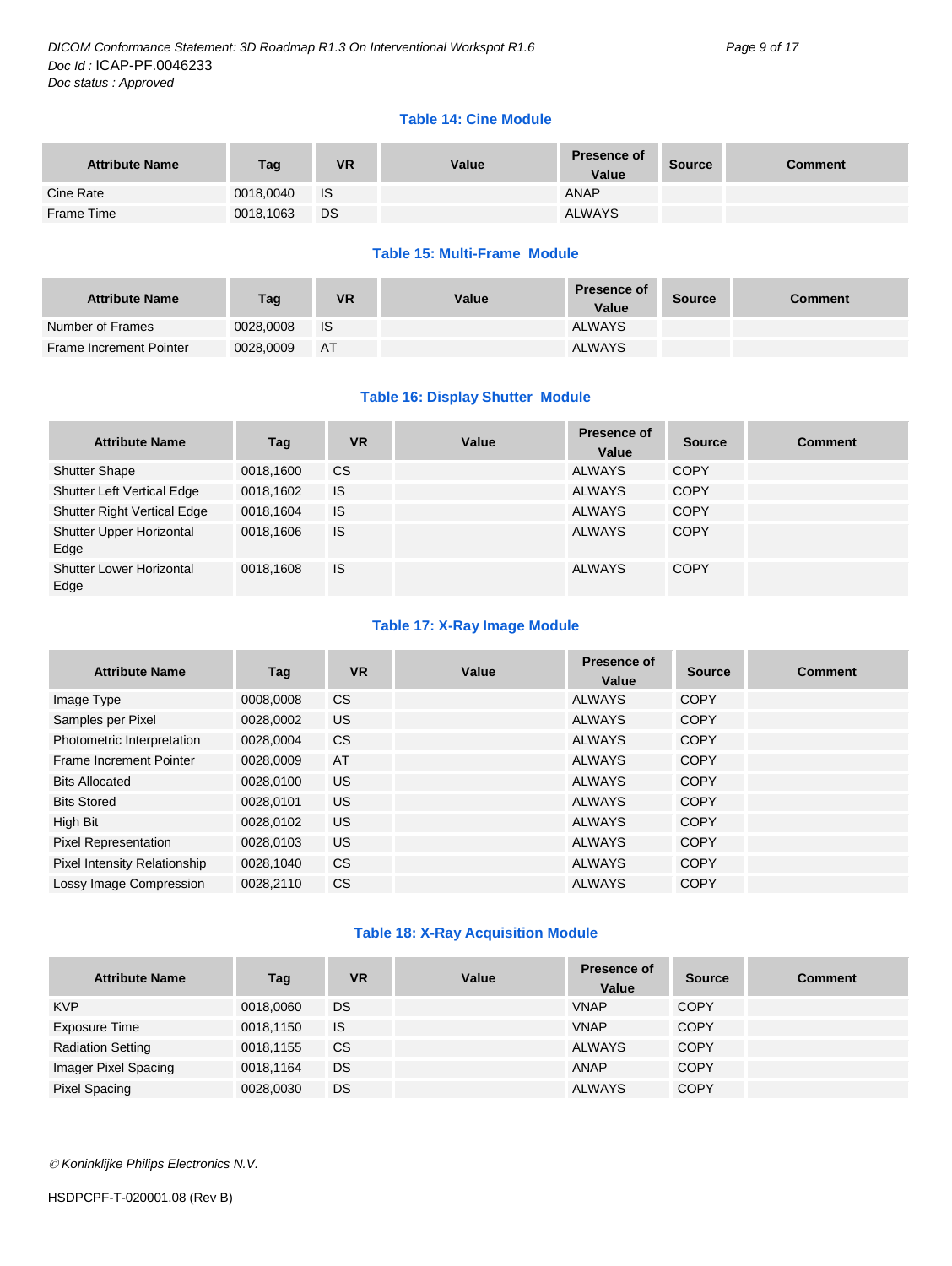#### **Table 19: X-Ray Table Module**

| <b>Attribute Name</b> | Tag       | <b>VR</b> | Value | <b>Presence of</b><br>Value | Source      | <b>Comment</b> |
|-----------------------|-----------|-----------|-------|-----------------------------|-------------|----------------|
| <b>Table Motion</b>   | 0018.1134 | <b>DS</b> |       | <b>VNAP</b>                 | <b>COPY</b> |                |
| Table Angle           | 0018.1138 | DS        |       | <b>ANAP</b>                 | <b>COPY</b> |                |

#### **Table 20: XA Positioner Module**

| <b>Attribute Name</b>                          | Tag       | <b>VR</b> | Value | Presence of<br>Value | <b>Source</b> | <b>Comment</b> |
|------------------------------------------------|-----------|-----------|-------|----------------------|---------------|----------------|
| Distance Source to Patient                     | 0018.1111 | <b>DS</b> |       | <b>ANAP</b>          | COPY          |                |
| Distance Source to Patient                     | 0018.1111 | <b>DS</b> |       | ANAP                 | <b>COPY</b>   |                |
| <b>Positioner Motion</b>                       | 0018,1500 | <b>CS</b> |       | <b>VNAP</b>          | COPY          |                |
| <b>Positioner Primary Angle</b>                | 0018,1510 | DS.       |       | <b>VNAP</b>          | COPY          |                |
| <b>Positioner Secondary Angle</b>              | 0018,1511 | <b>DS</b> |       | <b>VNAP</b>          | <b>COPY</b>   |                |
| <b>Positioner Primary Angle</b><br>Increment   | 0018.1520 | <b>DS</b> |       | <b>VNAP</b>          | <b>COPY</b>   |                |
| <b>Positioner Secondary Angle</b><br>Increment | 0018,1521 | <b>DS</b> |       | <b>VNAP</b>          | <b>COPY</b>   |                |

#### **Table 21: DX Detector Module**

| <b>Attribute Name</b> | Tag       | <b>VR</b> | Value | <b>Presence of</b><br>Value | <b>Source</b> | Comment |
|-----------------------|-----------|-----------|-------|-----------------------------|---------------|---------|
| Imager Pixel Spacing  | 0018.1164 | <b>DS</b> |       | <b>ALWAYS</b>               | <b>COPY</b>   |         |
| Pixel Spacing         | 0028.0030 | DS        |       | <b>ALWAYS</b>               | <b>COPY</b>   |         |

#### **Table 22: VOI LUT Module**

| <b>Attribute Name</b> | Tag       | <b>VR</b> | Value | <b>Presence of</b><br>Value | <b>Source</b> | Comment |
|-----------------------|-----------|-----------|-------|-----------------------------|---------------|---------|
| <b>Window Center</b>  | 0028.1050 | DS        |       | <b>ALWAYS</b>               | <b>COPY</b>   |         |
| Window Width          | 0028.1051 | <b>DS</b> |       | <b>ALWAYS</b>               | <b>COPY</b>   |         |

#### **Table 23: SOP Common Module**

| <b>Attribute Name</b>  | Tag       | <b>VR</b> | Value                        | Presence of<br>Value | <b>Source</b> | <b>Comment</b> |
|------------------------|-----------|-----------|------------------------------|----------------------|---------------|----------------|
| Instance Creation Date | 0008.0012 | DA        |                              | ANAP                 | <b>COPY</b>   |                |
| Instance Creation Time | 0008.0013 | <b>TM</b> |                              | <b>ANAP</b>          | <b>COPY</b>   |                |
| SOP Class UID          | 0008.0016 | UI        | 1.2.840.10008.5.1.4.1.1.12.1 | ALWAYS               | <b>COPY</b>   |                |
| SOP Instance UID       | 0008.0018 | UI        |                              | <b>ALWAYS</b>        | <b>AUTO</b>   |                |
| Instance Number        | 0020.0013 | IS        |                              | <b>ANAP</b>          | <b>COPY</b>   |                |

*Koninklijke Philips Electronics N.V.*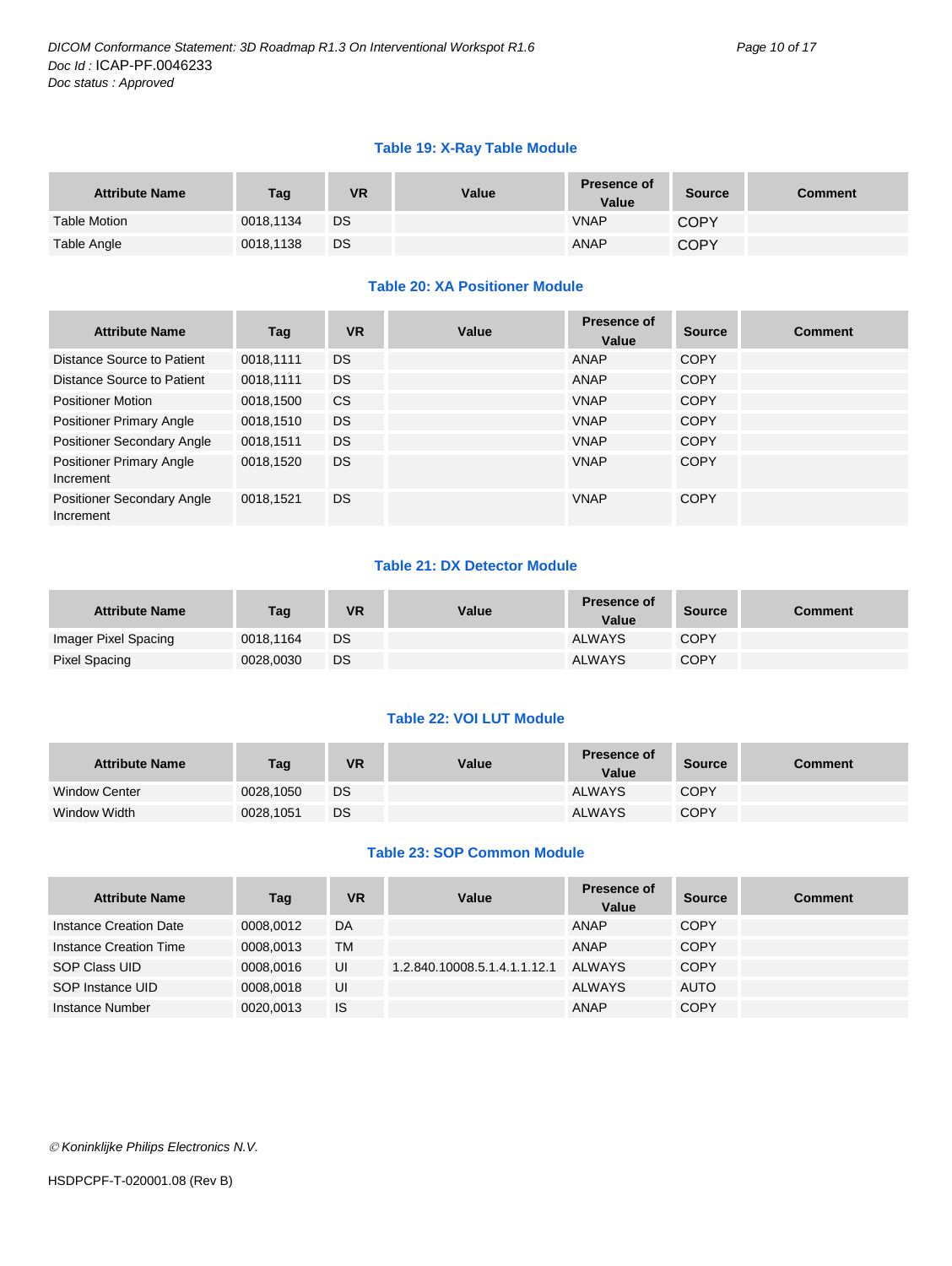#### <span id="page-10-0"></span>**2.1.2.3. Raw data Storage SOP class**

#### **Table 24: IOD of Created Raw Data Storage SOP Class Instances**

| <b>Information Entity</b> | <b>Module</b>                     | <b>Presence Of Module</b> |
|---------------------------|-----------------------------------|---------------------------|
| Patient                   | <b>Patient Module</b>             | <b>ALWAYS</b>             |
| Study                     | <b>General Study Module</b>       | <b>ALWAYS</b>             |
| <b>Series</b>             | <b>General Series Module</b>      | <b>ALWAYS</b>             |
| Frame of Reference        | Frame of Reference                | <b>OPTIONAL</b>           |
| Equipment                 | <b>General Equipment Module</b>   | <b>ALWAYS</b>             |
| Image                     | <b>Acquisition Context Module</b> | <b>ALWAYS</b>             |
|                           | Raw Data Module                   | <b>ALWAYS</b>             |
|                           | SOP Common Module                 | <b>ALWAYS</b>             |

#### **Table 25 : Patient Module**

| <b>Attribute Name</b> | Tag       | <b>VR</b> | Value | <b>Presence</b><br>of Value | <b>Source</b> | <b>Comment</b>          |
|-----------------------|-----------|-----------|-------|-----------------------------|---------------|-------------------------|
| Patient's Name        | 0010.0010 | PN        |       | <b>ALWAYS</b>               | <b>AUTO</b>   |                         |
| Patient ID            | 0010.0020 | LO        |       | <b>ALWAYS</b>               | <b>COPY</b>   | copied from source data |
| Patient's Birth Date  | 0010.0030 | DA        |       | <b>VNAP</b>                 | <b>COPY</b>   | copied from source data |
| Patient's Sex         | 0010,0040 | СS        |       | <b>ALWAYS</b>               | <b>COPY</b>   | copied from source data |

#### **Table 26 : General Study Module**

| <b>Attribute Name</b>         | Tag       | <b>VR</b> | Value | <b>Presence</b><br>of Value | <b>Source</b>        | <b>Comment</b>          |
|-------------------------------|-----------|-----------|-------|-----------------------------|----------------------|-------------------------|
| <b>Study Date</b>             | 0008,0020 | DA        |       | <b>ALWAYS</b>               | <b>COPY</b>          | copied from source data |
| <b>Study Time</b>             | 0008,0030 | TM        |       | <b>ALWAYS</b>               | <b>COPY</b>          | copied from source data |
| Referring Physician's<br>Name | 0008.0090 | <b>PN</b> |       | <b>VNAP</b>                 | <b>COPY</b>          | copied from source data |
| Study Instance UID            | 0020,000D | UI        |       | <b>ALWAYS</b>               | <b>COPY</b>          | copied from source data |
| Study ID                      | 0020,0010 | <b>SH</b> |       | <b>ALWAYS</b>               | <b>COPY</b>          | copied from source data |
| <b>Accession Number</b>       | 0008,0050 | <b>SH</b> |       | <b>EMPTY</b>                | COPY.<br><b>USER</b> | copied from source data |

#### **Table 27 : General Series Module**

| <b>Attribute Name</b>                  | Tag       | <b>VR</b> | Value | <b>Presence of</b><br>Value | <b>Source</b> | <b>Comment</b>          |
|----------------------------------------|-----------|-----------|-------|-----------------------------|---------------|-------------------------|
| Series Date                            | 0008,0021 | DA        |       | ANAP                        | <b>COPY</b>   | copied from source data |
| Series Time                            | 0008,0031 | <b>TM</b> |       | <b>ANAP</b>                 | <b>COPY</b>   | copied from source data |
| Modality                               | 0008,0060 | <b>CS</b> |       | <b>ALWAYS</b>               | <b>COPY</b>   | copied from source data |
| Series Description                     | 0008,103E | LO        |       | <b>ANAP</b>                 |               |                         |
| Performing Physicians' name            | 0008,1050 | <b>PN</b> |       | <b>ANAP</b>                 |               |                         |
| <b>Related Series Sequence</b>         | 0008,1250 | <b>SQ</b> |       | <b>ANAP</b>                 |               |                         |
| >Study Instance UID                    | 0020,000D | UI        |       | <b>ALWAYS</b>               |               |                         |
| >Series Instance UID                   | 0020,000E | UI        |       | <b>ALWAYS</b>               | <b>COPY</b>   | copied from source data |
| >Purpose of Reference Code<br>Sequence | 0040.A170 | SQ        |       | <b>VNAP</b>                 |               |                         |
| Series Instance UID                    | 0020,000E | UI        |       | <b>ALWAYS</b>               |               |                         |
| Series Number                          | 0020,0011 | <b>IS</b> |       | <b>VNAP</b>                 | <b>COPY</b>   | copied from source data |
| Laterality                             | 0020,0060 | <b>CS</b> |       | <b>ANAP</b>                 |               |                         |

*Koninklijke Philips Electronics N.V.*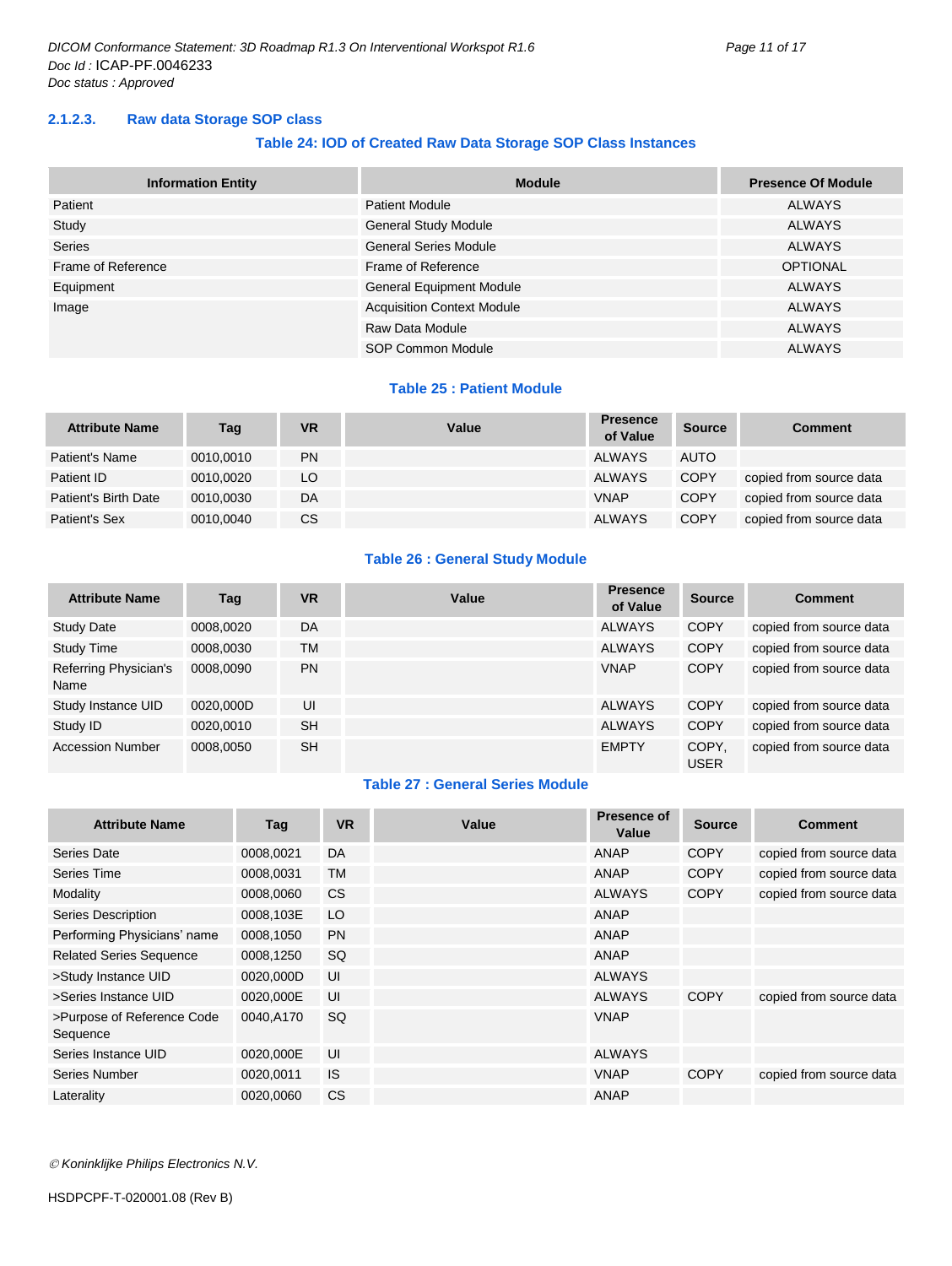#### *DICOM Conformance Statement: 3D Roadmap R1.3 On Interventional Workspot R1.6 Page 12 of 17 Doc Id :* ICAP-PF.0046233 *Doc status : Approved*

| Performed Procedure Step<br><b>Start Date</b> | 0040.0244 | DA        | ANAP |
|-----------------------------------------------|-----------|-----------|------|
| Performed Procedure Step<br><b>Start Time</b> | 0040.0245 | TM        | ANAP |
| Performed Procedure Step<br>ID                | 0040.0253 | <b>SH</b> | ANAP |

#### **Table 28: Frame of Reference Module**

| <b>Attribute Name</b>               | Taq       | VR | Value | <b>Presence of</b><br>Value | <b>Source</b> | Comment                 |
|-------------------------------------|-----------|----|-------|-----------------------------|---------------|-------------------------|
| Frame of Reference UID              | 0020.0052 | UI |       | ALWAYS                      | <b>COPY</b>   | copied from source data |
| <b>Position Reference Indicator</b> | 0020.1040 | LO |       | <b>VNAP</b>                 | <b>COPY</b>   | copied from source data |

#### **Table 29: General Equipment Module**

| <b>Attribute Name</b>     | Tag       | <b>VR</b> | Value                   | <b>Presence</b><br>of Value | <b>Source</b> | <b>Comment</b>                                                                  |
|---------------------------|-----------|-----------|-------------------------|-----------------------------|---------------|---------------------------------------------------------------------------------|
| Manufacturer              | 0008.0070 | LO.       | <b>Philips</b>          | <b>VNAP</b>                 | <b>FIXED</b>  |                                                                                 |
| <b>Institution Name</b>   | 0008.0080 | LO.       |                         | <b>ANAP</b>                 | <b>USER</b>   |                                                                                 |
| Manufacturer's Model Name | 0008,1090 | LO        | Interventional Workspot | ANAP                        | <b>FIXED</b>  |                                                                                 |
| Device Serial Number      | 0018,1000 | LO.       |                         | <b>ANAP</b>                 | <b>COPY</b>   | copied from source data                                                         |
| Software Versions         | 0018.1020 | LO.       | 1.6.x                   | <b>ANAP</b>                 | <b>COPY</b>   | copied from source data<br>where "x" is the detailed<br>application SW version. |

#### **Table 30: Acquisition Context Module**

| <b>Attribute Name</b>                  | Taq | VR | Value | <b>Presence</b><br>of Value | <b>Source</b> | Comment                 |
|----------------------------------------|-----|----|-------|-----------------------------|---------------|-------------------------|
| Acquisition Context Sequence 0040,0555 |     | SQ |       | <b>VNAP</b>                 | <b>COPY</b>   | copied from source data |
|                                        |     |    |       |                             |               |                         |

#### **Table 31: Raw Data Module**

| <b>Attribute Name</b> | Tag       | <b>VR</b> | Value | <b>Presence</b><br>of Value | <b>Source</b> | <b>Comment</b>          |
|-----------------------|-----------|-----------|-------|-----------------------------|---------------|-------------------------|
| <b>Content Date</b>   | 0008,0023 | DA        |       | <b>ALWAYS</b>               | <b>COPY</b>   | copied from source data |
| <b>Content Time</b>   | 0008,0033 | TM        |       | <b>ALWAYS</b>               | <b>COPY</b>   | copied from source data |
| Creator Version UID   | 0008.9123 | UI        |       | <b>ALWAYS</b>               | <b>COPY</b>   | copied from source data |
| Instance Number       | 0020,0013 | <b>IS</b> |       | <b>ANAP</b>                 | <b>COPY</b>   | copied from source data |

#### **Table 32: SOP Common Module**

| <b>Attribute Name</b>                 | Tag       | <b>VR</b> | Value                      | <b>Presence</b><br>of Value | <b>Source</b> | <b>Comment</b>          |
|---------------------------------------|-----------|-----------|----------------------------|-----------------------------|---------------|-------------------------|
| SOP Class UID                         | 0008,0016 | UI        | 1.2.840.10008.5.1.4.1.1.66 | <b>ALWAYS</b>               | <b>COPY</b>   | copied from source data |
| SOP Instance UID                      | 0008.0018 | UI        |                            | <b>ALWAYS</b>               | <b>COPY</b>   | copied from source data |
| Original Specialized SOP<br>Class UID | 0008.001B | UI        |                            | <b>VNAP</b>                 | <b>COPY</b>   | copied from source data |
| Instance Creation Date                | 0008.0012 | DA        |                            | <b>VNAP</b>                 | <b>COPY</b>   | copied from source data |
| Instance Creation Time                | 0008,0013 | TM        |                            | <b>VNAP</b>                 | <b>COPY</b>   | copied from source data |
| Instance Number                       | 0020,0013 | IS        |                            | <b>VNAP</b>                 |               |                         |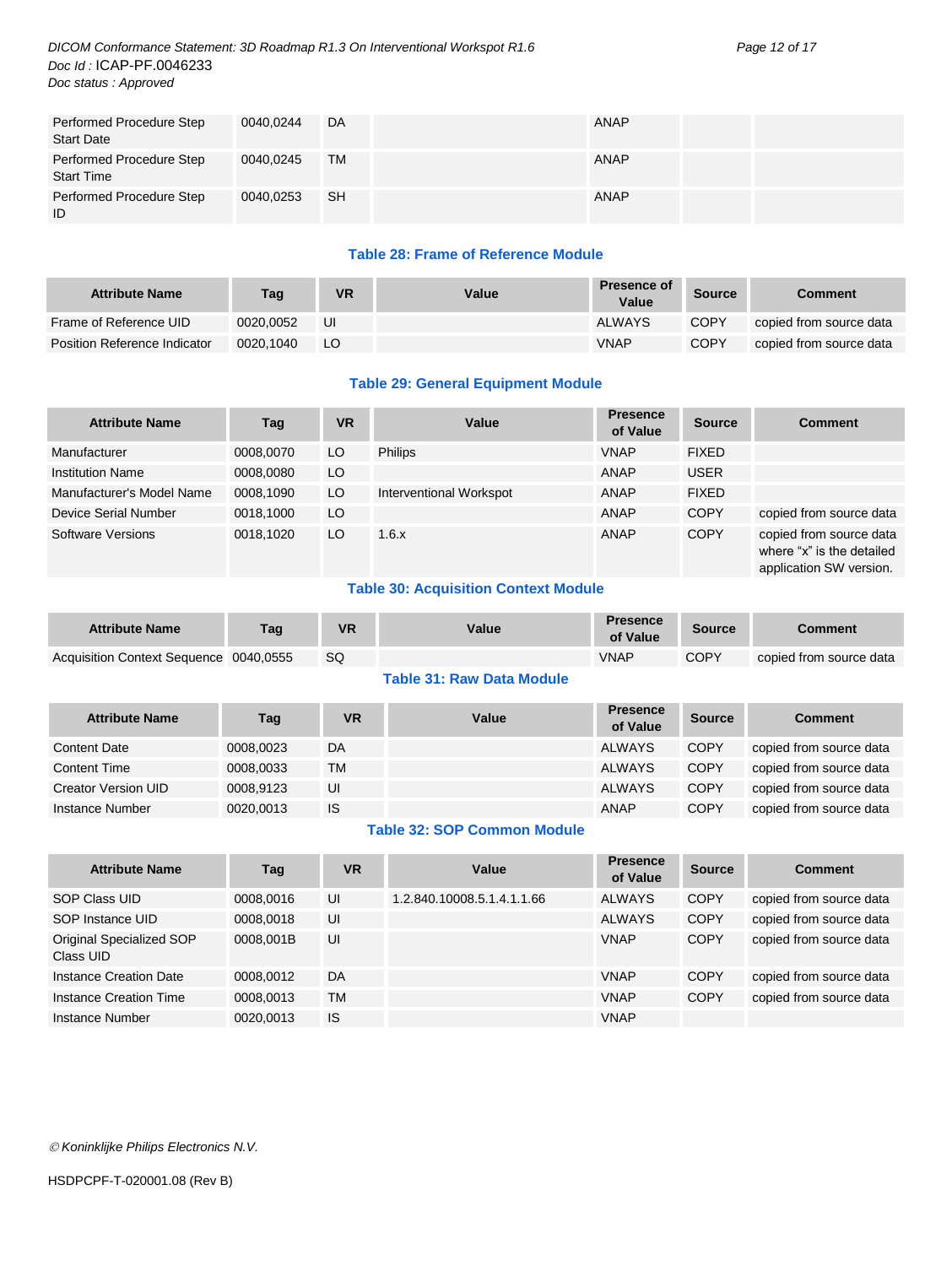#### <span id="page-12-0"></span>**2.1.2.4. Secondary Capture Image Storage SOP class**

#### **Table 33: IOD of Created Secondary Capture Image Storage SOP Class Instances**

| <b>Information Entity</b> | <b>Module</b>                   | <b>Presence Of Module</b> |
|---------------------------|---------------------------------|---------------------------|
| Patient                   | <b>Patient Module</b>           | <b>ALWAYS</b>             |
| Study                     | <b>General Study Module</b>     | <b>ALWAYS</b>             |
| Series                    | <b>General Series Module</b>    | <b>ALWAYS</b>             |
| Equipment                 | General Equipment Module        | <b>CONDITIONAL</b>        |
|                           | <b>SC Equipment Module</b>      | <b>ALWAYS</b>             |
| Image                     | General Image Module            | <b>ALWAYS</b>             |
|                           | Image Pixel Module              | <b>ALWAYS</b>             |
|                           | <b>SOP Common Module</b>        | <b>ALWAYS</b>             |
|                           | <b>Table 34: Patient Module</b> |                           |
| $\cdots$<br>.             | $\cdots$                        | Presence of               |

| <b>Attribute Name</b> | Tag       | <b>VR</b> | Value | Presence of<br>Value | <b>Source</b> | <b>Comment</b>          |
|-----------------------|-----------|-----------|-------|----------------------|---------------|-------------------------|
| Patient's Name        | 0010.0010 | <b>PN</b> |       | <b>ALWAYS</b>        | <b>COPY</b>   | copied from source data |
| Patient ID            | 0010.0020 | LO        |       | <b>ALWAYS</b>        | <b>COPY</b>   | copied from source data |
| Patient's Birth Date  | 0010.0030 | DA        |       | <b>ALWAYS</b>        | <b>COPY</b>   | copied from source data |
| Patient's Sex         | 0010,0040 | <b>CS</b> |       | <b>ALWAYS</b>        | <b>COPY</b>   | copied from source data |

#### **Table 35: General Study Module**

| <b>Attribute Name</b>      | Tag       | <b>VR</b> | Value | <b>Presence of</b><br>Value | <b>Source</b> | <b>Comment</b>          |
|----------------------------|-----------|-----------|-------|-----------------------------|---------------|-------------------------|
| <b>Study Date</b>          | 0008.0020 | DA        |       | <b>ALWAYS</b>               | <b>COPY</b>   | copied from source data |
| <b>Study Time</b>          | 0008,0030 | TM        |       | <b>ALWAYS</b>               | <b>COPY</b>   | copied from source data |
| <b>Accession Number</b>    | 0008.0050 | <b>SH</b> |       | <b>VNAP</b>                 | <b>COPY</b>   | copied from source data |
| Referring Physician's Name | 0008.0090 | <b>PN</b> |       | <b>VNAP</b>                 | <b>COPY</b>   | copied from source data |
| Study Instance UID         | 0020.000D | UI        |       | <b>ALWAYS</b>               | <b>COPY</b>   | copied from source data |
| Study ID                   | 0020.0010 | <b>SH</b> |       | <b>ALWAYS</b>               | <b>COPY</b>   | copied from source data |

#### **Table 36: General Series Module**

| <b>Attribute Name</b>                  | Tag       | <b>VR</b> | Value | <b>Presence of</b><br>Value | <b>Source</b> | <b>Comment</b>          |
|----------------------------------------|-----------|-----------|-------|-----------------------------|---------------|-------------------------|
| Series Date                            | 0008,0021 | <b>DA</b> |       | <b>ALWAYS</b>               | <b>COPY</b>   | copied from source data |
| Series Time                            | 0008.0031 | <b>TM</b> |       | <b>ALWAYS</b>               | <b>COPY</b>   | copied from source data |
| Modality                               | 0008,0060 | <b>CS</b> |       | <b>ALWAYS</b>               | <b>COPY</b>   | copied from source data |
| Series Instance UID                    | 0020.000E | UI        |       | <b>ALWAYS</b>               | <b>COPY</b>   | copied from source data |
| Series Number                          | 0020.0011 | IS.       |       | <b>VNAP</b>                 | <b>COPY</b>   | copied from source data |
| <b>Related Series Sequence</b>         | 0008.1250 | <b>SQ</b> |       | <b>VNAP</b>                 | AUTO          |                         |
| >Study Instance UID                    | 0020,000D | UI        |       | <b>ALWAYS</b>               | AUTO          |                         |
| >Series Instance UID                   | 0020.000E | UI        |       | <b>ALWAYS</b>               | <b>AUTO</b>   |                         |
| >Purpose of Reference Code<br>Sequence | 0040.A170 | SQ        |       | <b>EMPTY</b>                | <b>AUTO</b>   |                         |

#### **Table 37: General Equipment Module**

| <b>Attribute Name</b> | <b>Tag</b> | <b>VR</b> | Value          | <b>Presence</b><br>of Value | <b>Source</b> | <b>Comment</b> |
|-----------------------|------------|-----------|----------------|-----------------------------|---------------|----------------|
| Manufacturer          | 0008,0070  | LO        | <b>Philips</b> | <b>ALWAYS</b>               | <b>FIXED</b>  |                |

*Koninklijke Philips Electronics N.V.*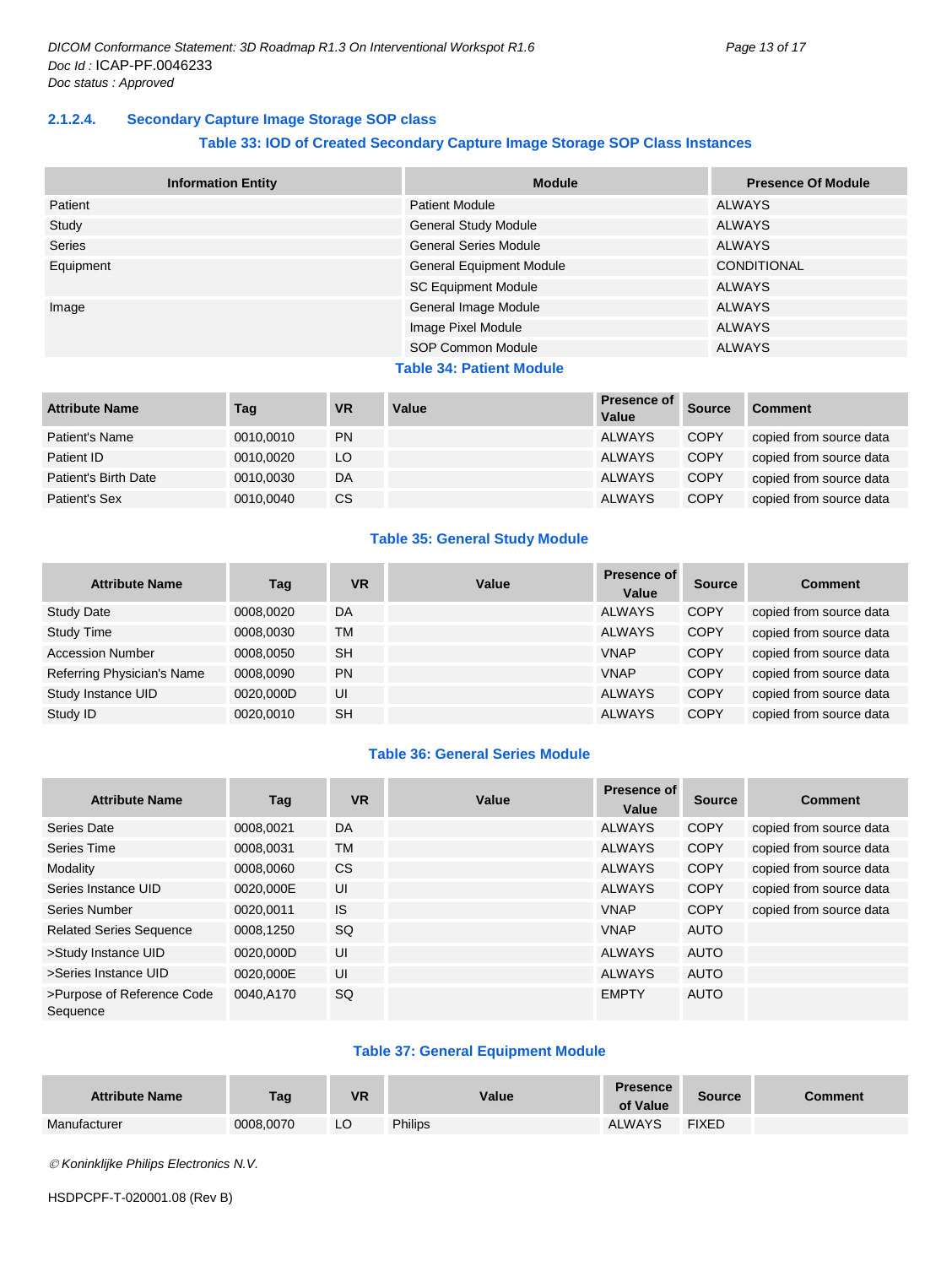*DICOM Conformance Statement: 3D Roadmap R1.3 On Interventional Workspot R1.6 Page 14 of 17 Doc Id :* ICAP-PF.0046233 *Doc status : Approved*

| <b>Institution Name</b>   | 0008.0080 | LO  |                         | <b>VNAP</b>   | <b>COPY</b>   | copied from source data                              |
|---------------------------|-----------|-----|-------------------------|---------------|---------------|------------------------------------------------------|
| Manufacturer's Model Name | 0008.1090 | LO. | Interventional Workspot | <b>ALWAYS</b> | <b>CONFIG</b> |                                                      |
| Device Serial Number      | 0018.1000 |     |                         | ANAP          |               |                                                      |
| <b>Software Versions</b>  | 0018.1020 | LO  | 1.6.x                   | <b>ALWAYS</b> | <b>CONFIG</b> | where "x" is the detailed<br>application SW version. |

#### **Table 38 : SC Equipment Module**

| <b>Attribute Name</b> | <b>Tag</b> | VR | Value      | <b>Presence</b><br>of Value | Source      | Comment |
|-----------------------|------------|----|------------|-----------------------------|-------------|---------|
| Modality              | 0008.0060  | СS |            | ANAP                        | COPY        |         |
| Conversion Type       | 0008.0064  | СS | <b>WSD</b> | <b>ALWAYS</b>               | <b>COPY</b> |         |

#### **Table 39: General Image Module**

| <b>Attribute Name</b>      | Tag       | VR        | Value | Presence<br>of Value | <b>Source</b> | <b>Comment</b> |
|----------------------------|-----------|-----------|-------|----------------------|---------------|----------------|
| Instance Number            | 0020.0013 | <b>IS</b> |       | <b>ALWAYS</b>        | <b>AUTO</b>   |                |
| <b>Patient Orientation</b> | 0020.0020 | CS        |       | <b>VNAP</b>          | <b>AUTO</b>   |                |

#### **Table 40: Image Pixel Module**

| <b>Attribute Name</b>       | Tag       | <b>VR</b> | Value          | <b>Presence</b><br>of Value | <b>Source</b> | <b>Comment</b>          |
|-----------------------------|-----------|-----------|----------------|-----------------------------|---------------|-------------------------|
| Samples per Pixel           | 0028,0002 | US.       |                | <b>ALWAYS</b>               | <b>FIXED</b>  |                         |
| Photometric Interpretation  | 0028,0004 | <b>CS</b> |                | <b>ALWAYS</b>               | <b>FIXED</b>  |                         |
| <b>Planar Configuration</b> | 0028,0006 | <b>US</b> |                | <b>ALWAYS</b>               | <b>FIXED</b>  |                         |
| <b>Rows</b>                 | 0028,0010 | <b>US</b> |                | <b>ALWAYS</b>               | <b>COPY</b>   | copied from source data |
| Columns                     | 0028.0011 | <b>US</b> |                | <b>ALWAYS</b>               | <b>COPY</b>   | copied from source data |
| <b>Bits Allocated</b>       | 0028.0100 | <b>US</b> | 8              | <b>ALWAYS</b>               | <b>FIXED</b>  |                         |
| <b>Bits Stored</b>          | 0028,0101 | <b>US</b> | 8              | <b>ALWAYS</b>               | <b>FIXED</b>  |                         |
| High Bit                    | 0028,0102 | <b>US</b> | $\overline{7}$ | <b>ALWAYS</b>               | <b>FIXED</b>  |                         |
| <b>Pixel Representation</b> | 0028,0103 | <b>US</b> | 0000           | <b>ALWAYS</b>               | <b>COPY</b>   | copied from source data |
| <b>Pixel Data</b>           | 7FE0.0010 | OW/OB     |                | <b>ALWAYS</b>               | <b>COPY</b>   | copied from source data |

#### **Table 41: SOP Common Module**

| <b>Attribute Name</b>  | Tag       | <b>VR</b> | Value                     | <b>Presence</b><br>of Value | <b>Source</b> | <b>Comment</b>          |
|------------------------|-----------|-----------|---------------------------|-----------------------------|---------------|-------------------------|
| SOP Class UID          | 0008.0016 | UI        | 1.2.840.10008.5.1.4.1.1.7 | <b>ALWAYS</b>               | <b>FIXED</b>  |                         |
| SOP Instance UID       | 0008.0018 | UI        |                           | <b>ALWAYS</b>               | <b>COPY</b>   | copied from source data |
| Instance Creation Date | 0008.0012 | DA        |                           | <b>ANAP</b>                 | <b>COPY</b>   | copied from source data |
| Instance Creation Time | 0008.0013 | TM        |                           | <b>ANAP</b>                 | <b>COPY</b>   | copied from source data |
| Instance Number        | 0020,0013 | <b>IS</b> |                           | <b>ANAP</b>                 | <b>COPY</b>   | copied from source data |

#### <span id="page-13-0"></span>**2.1.2.5. Multi-frame True color Secondary Capture Image Storage SOP class Table 42: IOD of Created Multiframe True Color Secondary Capture Image Storage SOP Class Instances**

| <b>Information Entity</b> | <b>Module</b>         | <b>Presence Of Module</b> |
|---------------------------|-----------------------|---------------------------|
| Patient                   | <b>Patient Module</b> | <b>ALWAYS</b>             |
|                           |                       |                           |

*Koninklijke Philips Electronics N.V.*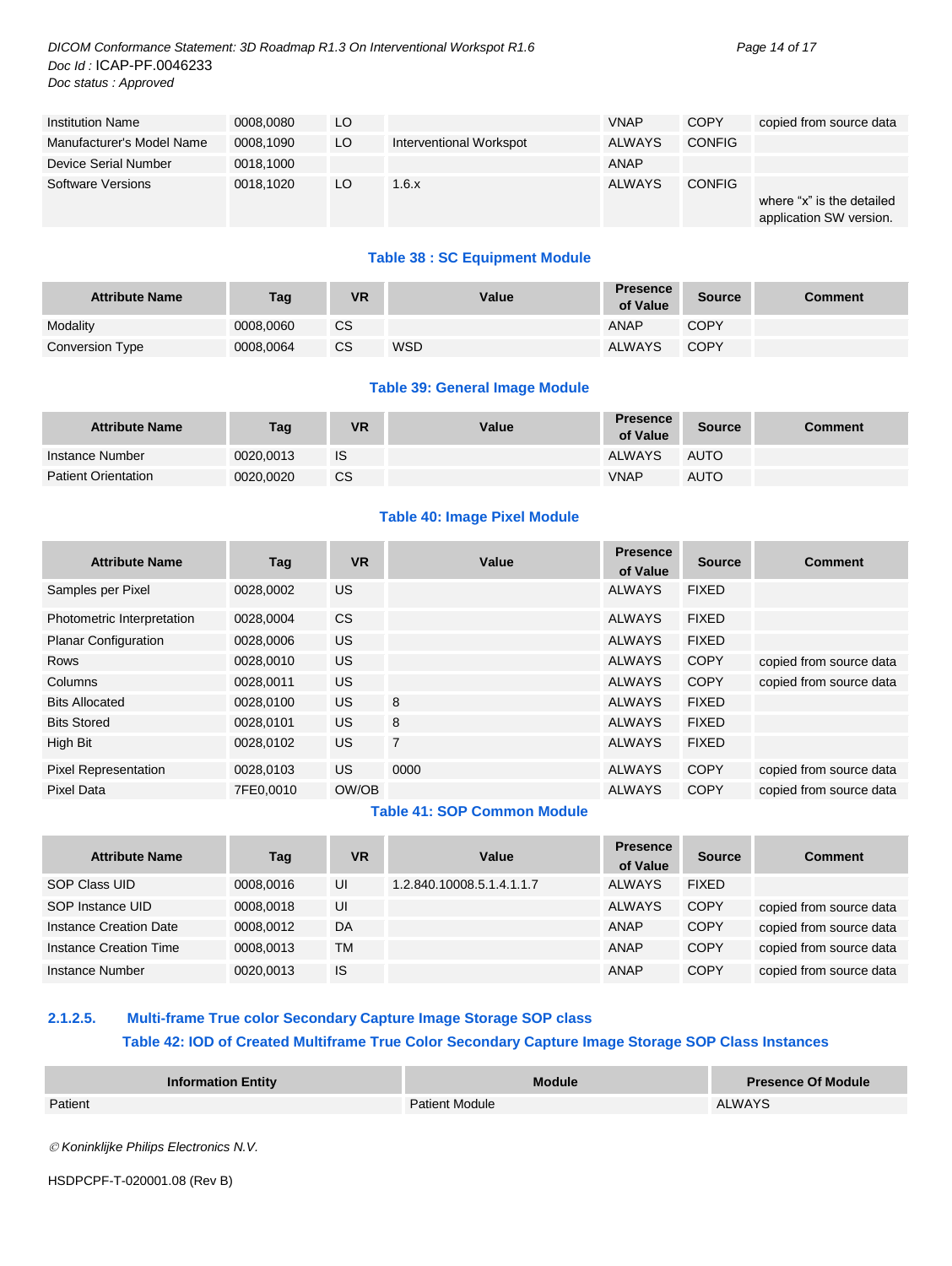*DICOM Conformance Statement: 3D Roadmap R1.3 On Interventional Workspot R1.6 Page 15 of 17 Doc Id :* ICAP-PF.0046233 *Doc status : Approved*

| Study     | <b>General Study Module</b>          | <b>ALWAYS</b>      |
|-----------|--------------------------------------|--------------------|
| Series    | <b>General Series Module</b>         | <b>ALWAYS</b>      |
| Equipment | <b>General Equipment Module</b>      | <b>CONDITIONAL</b> |
|           | <b>SC Equipment Module</b>           | <b>ALWAYS</b>      |
| Image     | General Image Module                 | <b>ALWAYS</b>      |
|           | Image Pixel Module                   | <b>ALWAYS</b>      |
|           | Cine Module                          | <b>CONDITIONAL</b> |
|           | Multi-Frame Module                   | <b>ALWAYS</b>      |
|           | Multi-Frame Functional Groups Module | <b>OPTIONAL</b>    |
|           | SC Multi-frame Image Module          | <b>ALWAYS</b>      |
|           | SOP Common Module                    | <b>ALWAYS</b>      |

#### **Table 43: Patient Module**

| <b>Attribute Name</b> | Tag          | <b>VR</b> | Value | <b>Presence</b><br>of Value | <b>Source</b> | <b>Comment</b>          |
|-----------------------|--------------|-----------|-------|-----------------------------|---------------|-------------------------|
| Patient's Name        | 0010.0010 PN |           |       | <b>VNAP</b>                 | <b>COPY</b>   | copied from source data |
| Patient ID            | 0010,0020 LO |           |       | <b>VNAP</b>                 | <b>COPY</b>   | copied from source data |
| Patient's Birth Date  | 0010.0030 DA |           |       | <b>VNAP</b>                 | <b>COPY</b>   | copied from source data |
| Patient's Sex         | 0010,0040 CS |           |       | <b>VNAP</b>                 | <b>COPY</b>   | copied from source data |

#### **Table 44: General Study Module**

| <b>Attribute Name</b>                   | Tag          | <b>VR</b> | Value | <b>Presence</b><br>of Value | Source      | <b>Comment</b>          |
|-----------------------------------------|--------------|-----------|-------|-----------------------------|-------------|-------------------------|
| <b>Study Date</b>                       | 0008,0020 DA |           |       | <b>VNAP</b>                 | <b>COPY</b> | copied from source data |
| <b>Study Time</b>                       | 0008,0030    | <b>TM</b> |       | <b>VNAP</b>                 | <b>COPY</b> | copied from source data |
| <b>Accession Number</b>                 | 0008,0050 SH |           |       | <b>VNAP</b>                 | <b>COPY</b> | copied from source data |
| Referring Physician's Name 0008,0090 PN |              |           |       | <b>VNAP</b>                 | <b>COPY</b> | copied from source data |
| Study Instance UID                      | 0020,000D UI |           |       | <b>ALWAYS</b>               | <b>COPY</b> | copied from source data |
| Study ID                                | 0020,0010 SH |           |       | <b>VNAP</b>                 | <b>COPY</b> | copied from source data |

#### **Table 45: General Series Module**

| <b>Attribute Name</b>                  | Tag       | <b>VR</b> | Value | <b>Presence</b><br>of Value | <b>Source</b> | <b>Comment</b>          |
|----------------------------------------|-----------|-----------|-------|-----------------------------|---------------|-------------------------|
| Series Date                            | 0008.0021 | DA        |       | ANAP                        | <b>COPY</b>   | copied from source data |
| Series Time                            | 0008.0031 | <b>TM</b> |       | ANAP                        | <b>COPY</b>   | copied from source data |
| Modality                               | 0008.0060 | <b>CS</b> |       | <b>ALWAYS</b>               | <b>COPY</b>   | copied from source data |
| Series Instance UID                    | 0020,000E | UI        |       | <b>ALWAYS</b>               | <b>COPY</b>   | copied from source data |
| Series Number                          | 0020.0011 | IS.       |       | ANAP                        | <b>COPY</b>   | copied from source data |
| <b>Related Series Sequence</b>         | 0008.1250 | <b>SQ</b> |       | ANAP                        | <b>AUTO</b>   |                         |
| >Study Instance UID                    | 0020,000D | UI        |       | <b>ALWAYS</b>               | <b>AUTO</b>   |                         |
| >Series Instance UID                   | 0020,000E | UI        |       | <b>ALWAYS</b>               | AUTO          |                         |
| >Purpose of Reference<br>Code Sequence | 0040,A170 | SQ        |       | <b>VNAP</b>                 | <b>AUTO</b>   |                         |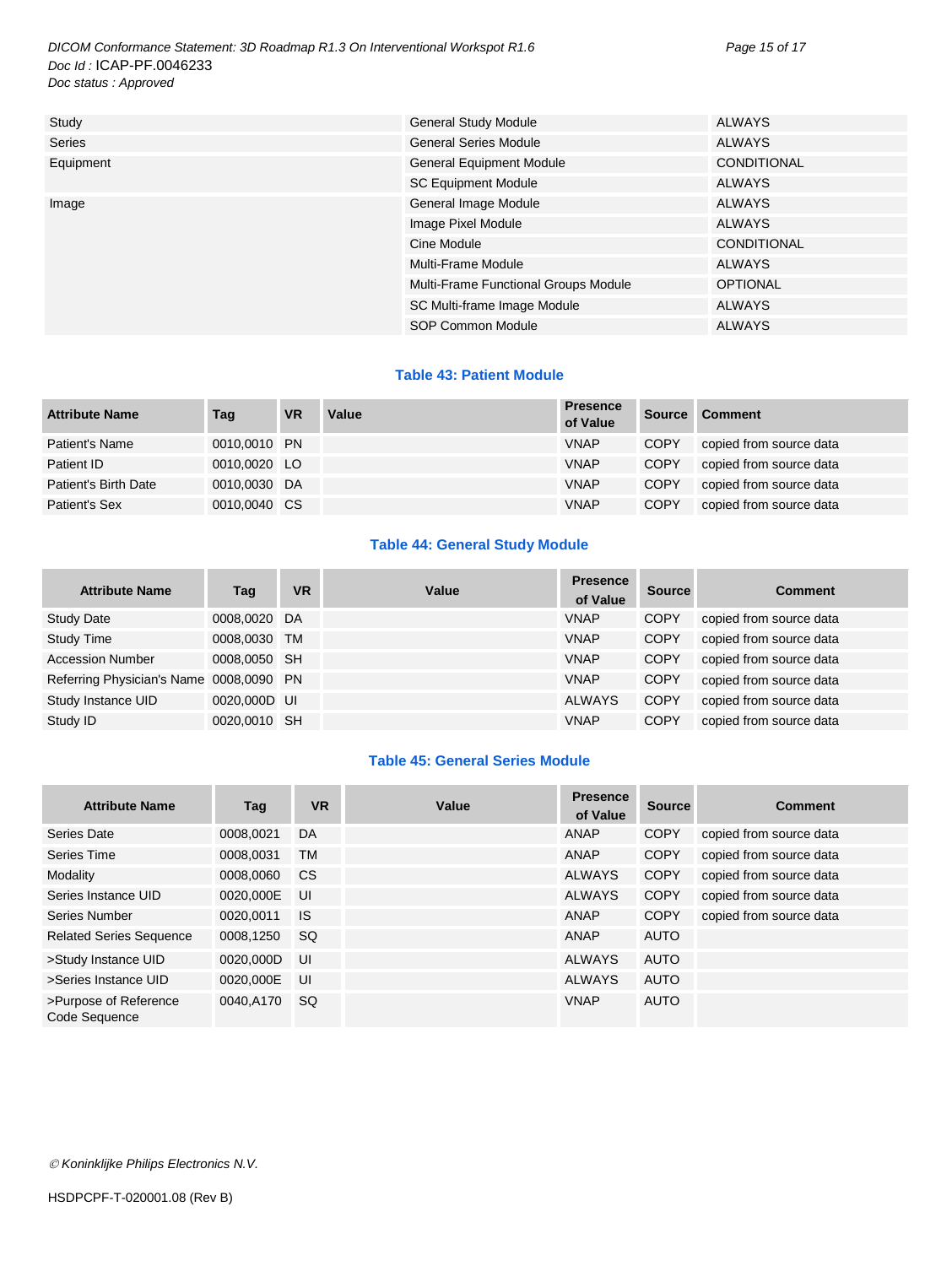#### **Table 46: General Equipment Module**

| <b>Attribute Name</b>        | Tag       | <b>VR</b> | Value                   | <b>Presence</b><br>of Value | <b>Source</b> | <b>Comment</b>                                       |
|------------------------------|-----------|-----------|-------------------------|-----------------------------|---------------|------------------------------------------------------|
| Manufacturer                 | 0008,0070 | LO.       | <b>Philips</b>          | <b>ALWAYS</b>               | <b>FIXED</b>  |                                                      |
| <b>Institution Name</b>      | 0008,0080 | LO.       |                         | <b>VNAP</b>                 | <b>COPY</b>   | copied from source data                              |
| Manufacturer's Model<br>Name | 0008,1090 | LO.       | Interventional Workspot | <b>ALWAYS</b>               | <b>CONFIG</b> |                                                      |
| Device Serial Number         | 0018,1000 |           |                         | ANAP                        | <b>AUTO</b>   |                                                      |
| Software Versions            | 0018.1020 | LO.       | 1.6.x                   | <b>ALWAYS</b>               | <b>CONFIG</b> | Where "x" is the detailed<br>application SW version. |

#### **Table 47 : SC Equipment Module**

| <b>Attribute Name</b> | Tag       | <b>VR</b> | Value      | Presence<br>of Value | <b>Source</b> | Comment |
|-----------------------|-----------|-----------|------------|----------------------|---------------|---------|
| Modality              | 0008.0060 | <b>CS</b> | ХA         | ANAP                 | <b>FIXED</b>  |         |
| Conversion Type       | 0008.0064 | <b>CS</b> | <b>WSD</b> | <b>ALWAYS</b>        | <b>FIXED</b>  |         |

#### **Table 48: General Image Module**

| <b>Attribute Name</b>      | Tag       | <b>VR</b> | Value | <b>Presence</b><br>of Value | <b>Source</b> | Comment |
|----------------------------|-----------|-----------|-------|-----------------------------|---------------|---------|
| Instance Number            | 0020.0013 | - IS      |       | <b>VNAP</b>                 | <b>AUTO</b>   |         |
| <b>Patient Orientation</b> | 0020.0020 | <b>CS</b> |       | <b>VNAP</b>                 | <b>FIXED</b>  |         |
| Burned in Annotation       | 0028.0301 | CS.       |       | <b>ANAP</b>                 | <b>AUTO</b>   |         |

#### **Table 49: Image Pixel Module**

| <b>Attribute Name</b>       | Tag       | <b>VR</b> | Value          | <b>Presence</b><br>of Value | <b>Source</b> | <b>Comment</b>          |
|-----------------------------|-----------|-----------|----------------|-----------------------------|---------------|-------------------------|
| Samples per Pixel           | 0028.0002 | US        |                | <b>ALWAYS</b>               | <b>FIXED</b>  |                         |
| Photometric Interpretation  | 0028,0004 | <b>CS</b> |                | <b>ALWAYS</b>               | <b>FIXED</b>  |                         |
| <b>Planar Configuration</b> | 0028,0006 | <b>US</b> |                | <b>ALWAYS</b>               | <b>FIXED</b>  |                         |
| <b>Rows</b>                 | 0028,0010 | US.       |                | <b>ALWAYS</b>               | <b>COPY</b>   | copied from source data |
| Columns                     | 0028.0011 | <b>US</b> |                | <b>ALWAYS</b>               | <b>COPY</b>   | copied from source data |
| <b>Bits Allocated</b>       | 0028.0100 | <b>US</b> | 8              | <b>ALWAYS</b>               | <b>FIXED</b>  |                         |
| <b>Bits Stored</b>          | 0028.0101 | US        | 8              | <b>ALWAYS</b>               | <b>FIXED</b>  |                         |
| High Bit                    | 0028.0102 | US        | $\overline{7}$ | <b>ALWAYS</b>               | <b>FIXED</b>  |                         |
| <b>Pixel Representation</b> | 0028,0103 | <b>US</b> | 0000           | <b>ALWAYS</b>               | <b>COPY</b>   | copied from source data |
| Pixel Data                  | 7FE0.0010 | OW/OB     |                | <b>ALWAYS</b>               | <b>COPY</b>   | copied from source data |

#### **Table 50: Cine Module**

| <b>Attribute Name</b> | Tag       | VR | Value | <b>Presence</b><br>of Value | Source      | Comment                 |
|-----------------------|-----------|----|-------|-----------------------------|-------------|-------------------------|
| Frame Time            | 0018,1063 | DS |       | <b>ALWAYS</b>               | <b>COPY</b> | copied from source data |

*Koninklijke Philips Electronics N.V.*